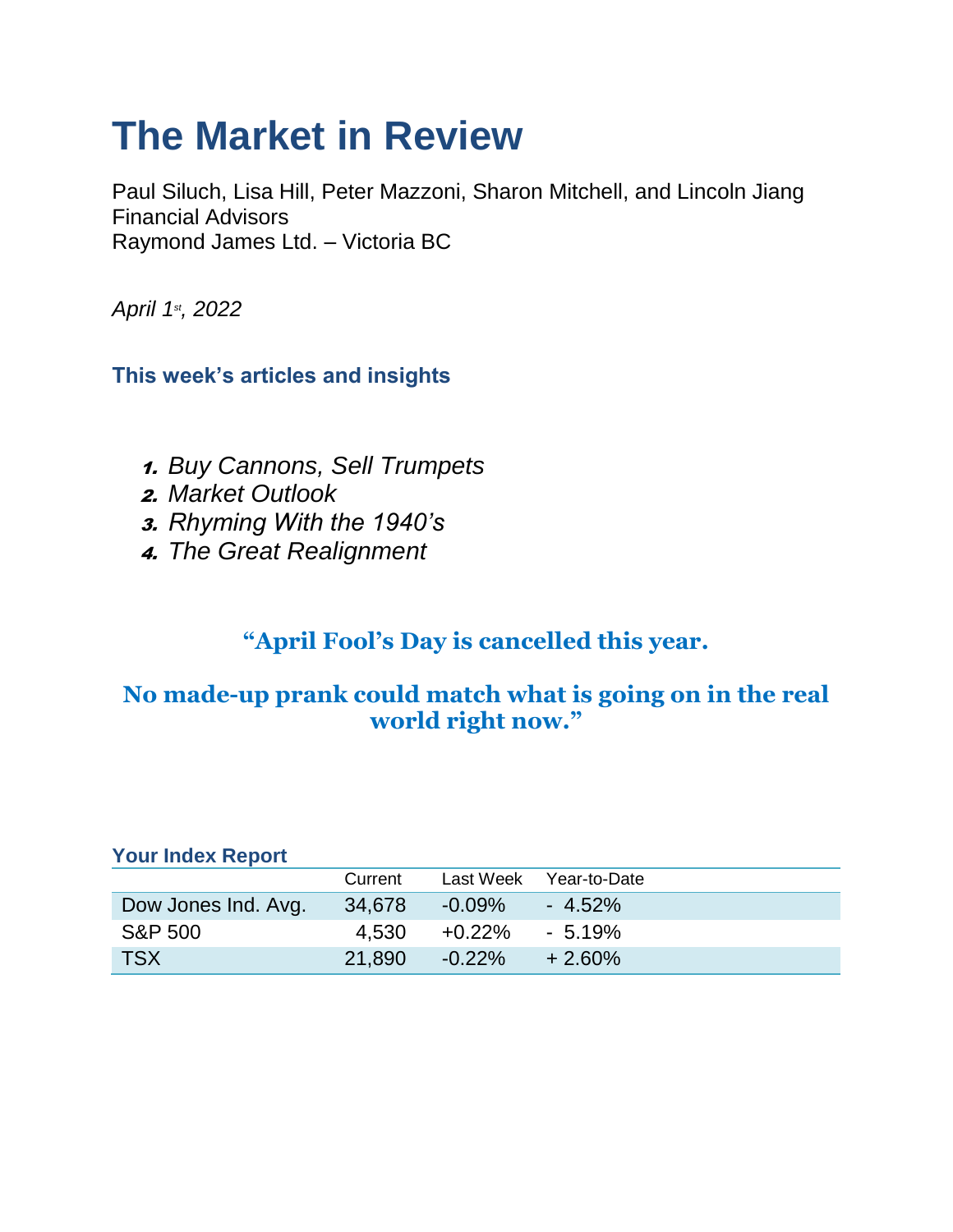# **Buy Cannons, Sell Trumpets**

In 1810, during the Napoleonic wars between France and England, the London financier Nathan Rothschild reportedly said:

*"Buy to the sound of cannons, sell to the sound of trumpets."*





To be fair, there were a lot of wars going on in 1810. The Spanish Empire was breaking apart, with Mexico and Colombia starting wars of independence from Spain. Haiti decided it was a good time to say goodbye to France, and the newly-born United States of America was caught between all of them. The U.S. finally declared war on Britain in 1812. They sort of lost.

Rothschild had no doubt noticed that people become fearful when war breaks out. They sell their investments in order to buy supplies in case of scarcity. Once hostilities end, conditions normalize and the panic buying stops.

In other words, the start of a war is a good time to invest, and the end of a war is a good time to sell.

Did Nathan Rothschild's advice work this time around?

So far. Russia invaded Ukraine on February 24th, the day the U.S. market set its low for the year. This week, markets hit their highest point since early February on the possibility of a ceasefire.

Markets react to *surprises* most of all, and while the Ukraine war was a surprise in February, it is no longer. Yes, we would be shocked if chemical or even nuclear weapons were used, but these are low probabilities.

Markets have had a whole month to price in higher food costs, disrupted travel routes, surging oil prices, as well as sanctions. People adapt.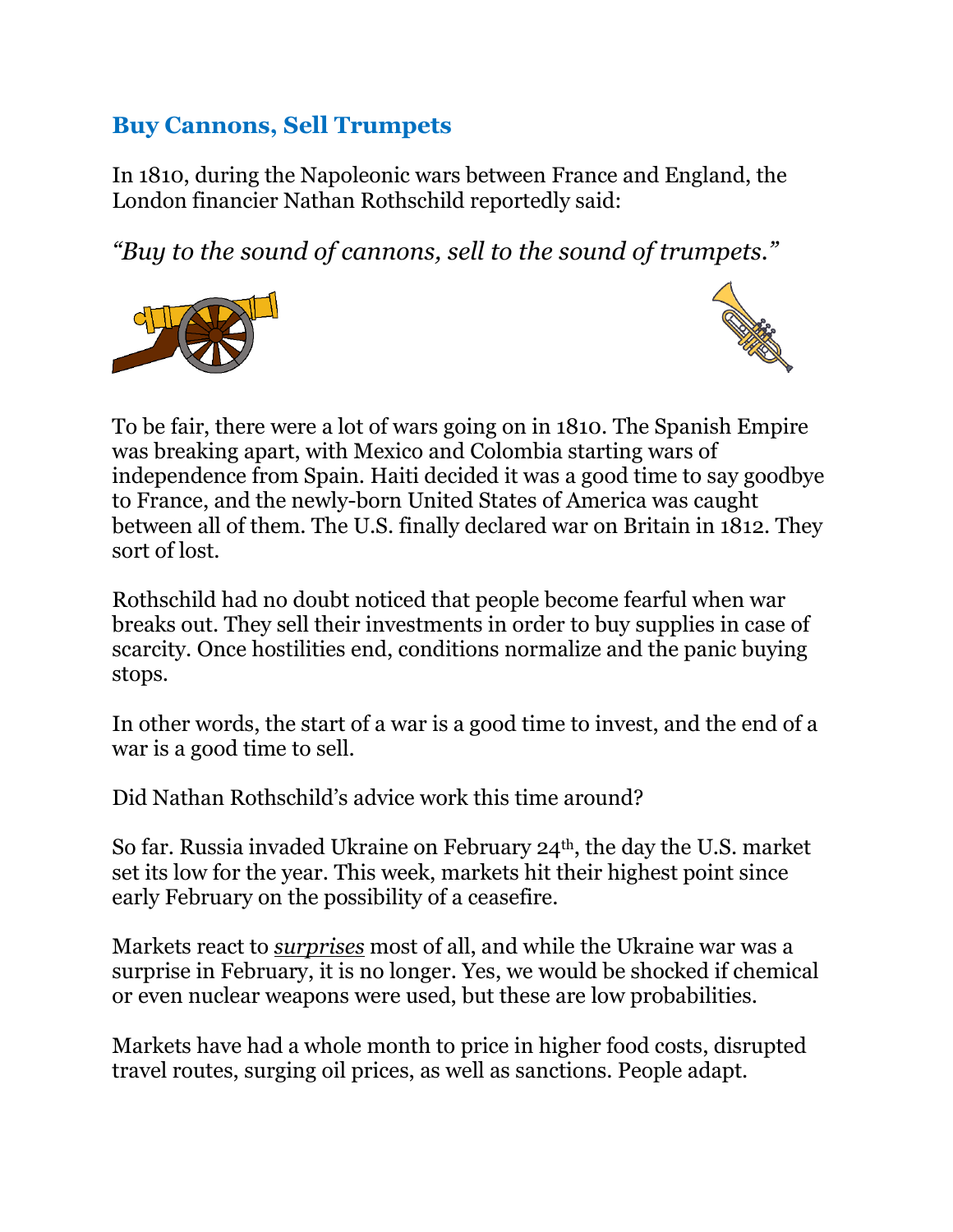For example, buyers of sunflower oil, which is a product dominated by both Ukraine and Russia, know it is going to be in short supply this year. They have sought alternatives, such as canola oil, which Canada produces in abundance. We are already seeing recipes suggesting switching canola for sunflower oil.

There will be shortages in the short-term, but high prices mean farmers will often plant 'fencepost to fencepost' when grain prices rise. The possibility of peace has already sent wheat prices down 22% from their highs of three weeks ago.

We have not seen a formal peace in Ukraine yet – the trumpets have not sounded. But we are certainly closer than we were just weeks ago.

# **Market Outlook**

While Canada's S&P/TSX index is at all-time highs and the S&P 500 has risen 10% in just the last two weeks, we remain cautious on the stock market. This doesn't mean we are selling stocks and heading for the hills, but we feel the need to stick to high quality companies and be mindful of the risks.

What risks, you might ask?

Well, as mentioned above, there is still the ongoing war in Europe, even as it appears it has passed the point of shocking us.

Then there is the threat of rising interest rates and supply shortages. Diesel fuel, fertilizer, propane, neon gas are just a few commodities that are suddenly in very short supply.

And out of the blue, China is locking down again because it is only now experiencing the Covid-Omicron wave we just passed through. Companies like Restoration Hardware (**RH NYSE**) expected things to be back to normal by now, but they are struggling to get shipments:

*"The supply chain - I think many of us thought it would have been caught up by now. I mean, we'll be lucky to be caught up by the end of the year."*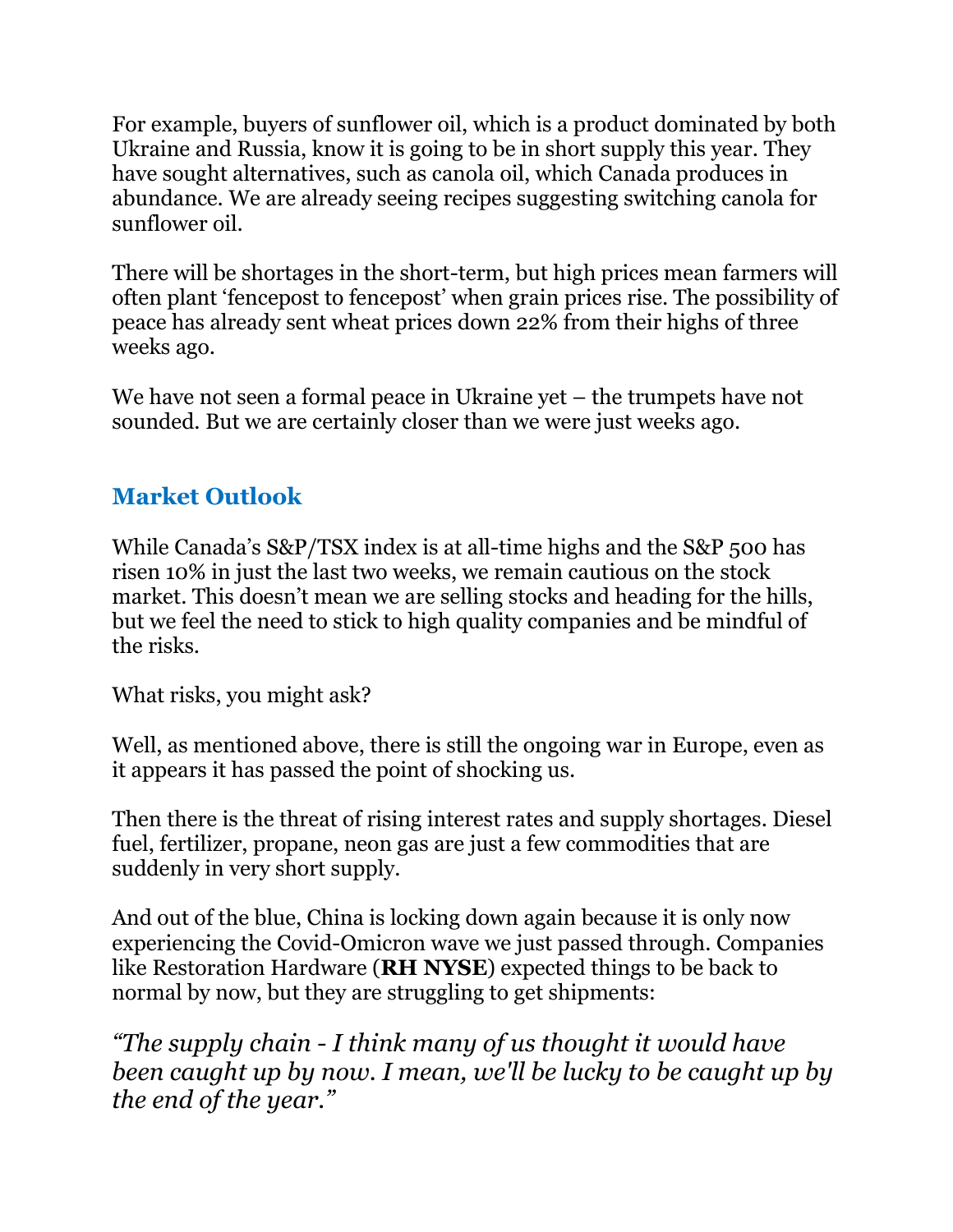- Gary Friedman, CEO

Meanwhile bonds have just experienced the worst quarter for the overall bond market in more than *40 years*.

Which makes them interesting once again. Central banks have told us they will be hiking interest rates through 2022 and possibly into 2023.

We will see. There are signs that such moves could cause a recession sooner than later.

Just a year ago, short-term government bonds paid 0.5%.

Today, bonds are actually paying a decent yield once again:

| Alberta      | 3-year bonds yield approximately 2.5%                |
|--------------|------------------------------------------------------|
|              | Bank of Montreal 2-year bonds yield approximately 3% |
| Bell Canada  | 5 year bonds yield approximately 3.5%                |
| <b>Telus</b> | 10 year bonds yield approximately 4%                 |

These are attractive rates for risk-averse investors wanting security for their long-term savings.

# **Rhyming With the 1940's**

The top single of 1946 was "Prisoner of Love" by Perry Como.

The United Nations held its first meeting.

The bikini swimsuit was unveiled in Paris, named after Bikini Atoll, the site of the first atomic bomb.

The first baby boomers were born.

History rhymes, and we are rhyming with the 1940s right now. Both periods involved an enormous outlay of cash, followed by a decade-long battle to pay it down.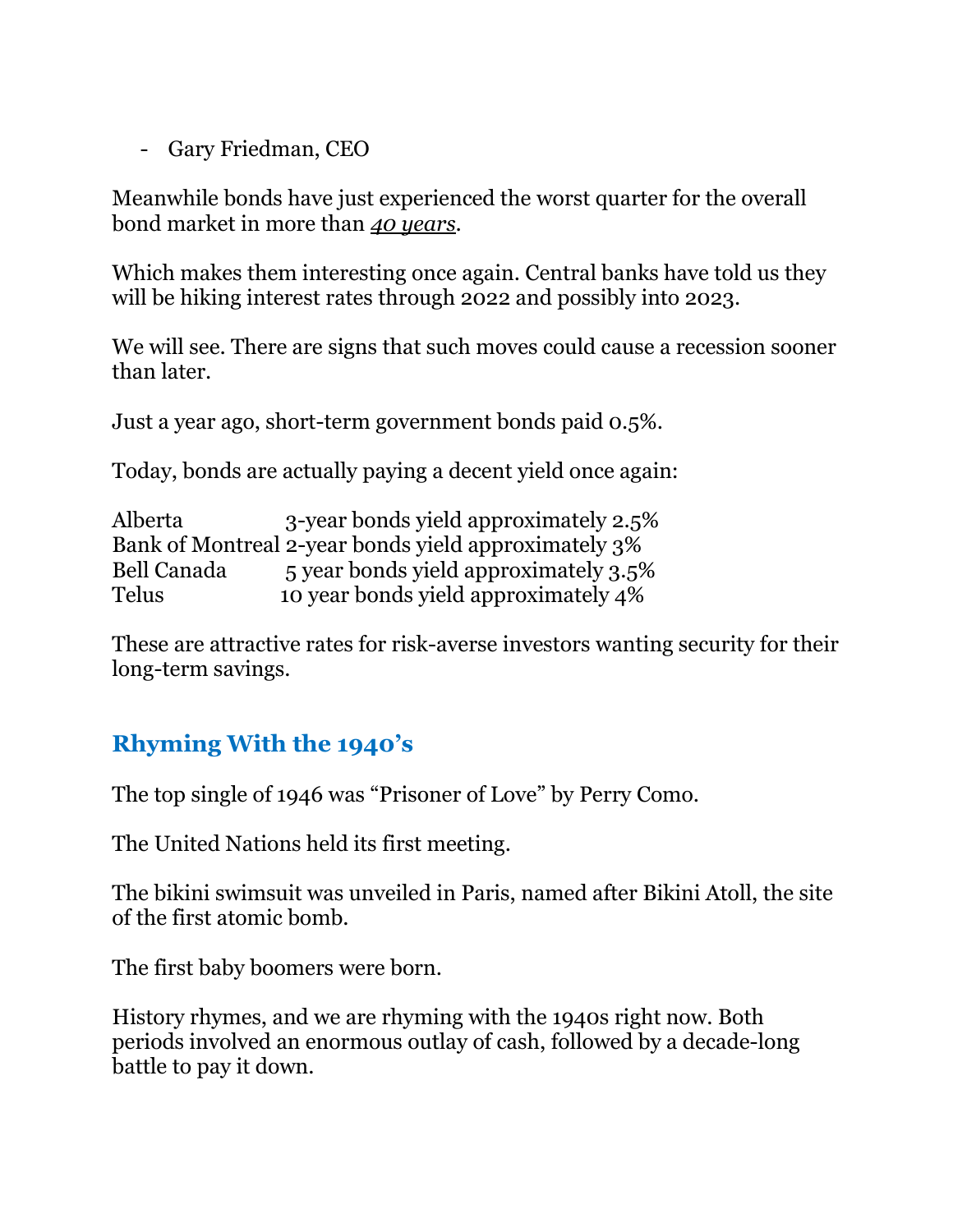Starting in 1943, Canada and the U.S. took government debt to over 100% of their annual GDP to finance World War II.

In 2020, Canada and the U.S. spent similar proportional amounts to combat the pandemic.

This money had a profound effect on prices several years later.

- Inflation hit 8.5% in 1946, 14.4% in 1947, and 7.7% in 1948 (TheBalance.com).

The post-pandemic is having the same effect.

- U.S. inflation today is 7.9% (YCharts.com).

This money came from borrowing, which we had to repay. How did we manage this in the post-war years?

It took years of what they call *financial repression*. Short-term interest rates were held at 1% in the U.S. and 1.5% in Canada. Long-term bonds were capped at 2.5%.

This meant savers lost money to inflation – when you make 2.5% but prices are going up 14%, you are falling behind.

People noticed – there were a lot of strikes for higher wages – but people were so busy having babies and building the nation, they accepted government's use of inflation to erode the size of the massive government debt.

Some people think interest rates today are going back to 10% because of all the debt countries have amassed. History says otherwise. Long-term bonds were never allowed to rise above 2.5% from 1942 through 1951.

The average inflation rate during that time was 5.6%, meaning savers went backwards.

Long-term Canada bonds today yield 2.4%. They may not be allowed to rise much beyond that – central banks have shown they have many tools to keep interest rates artificially low.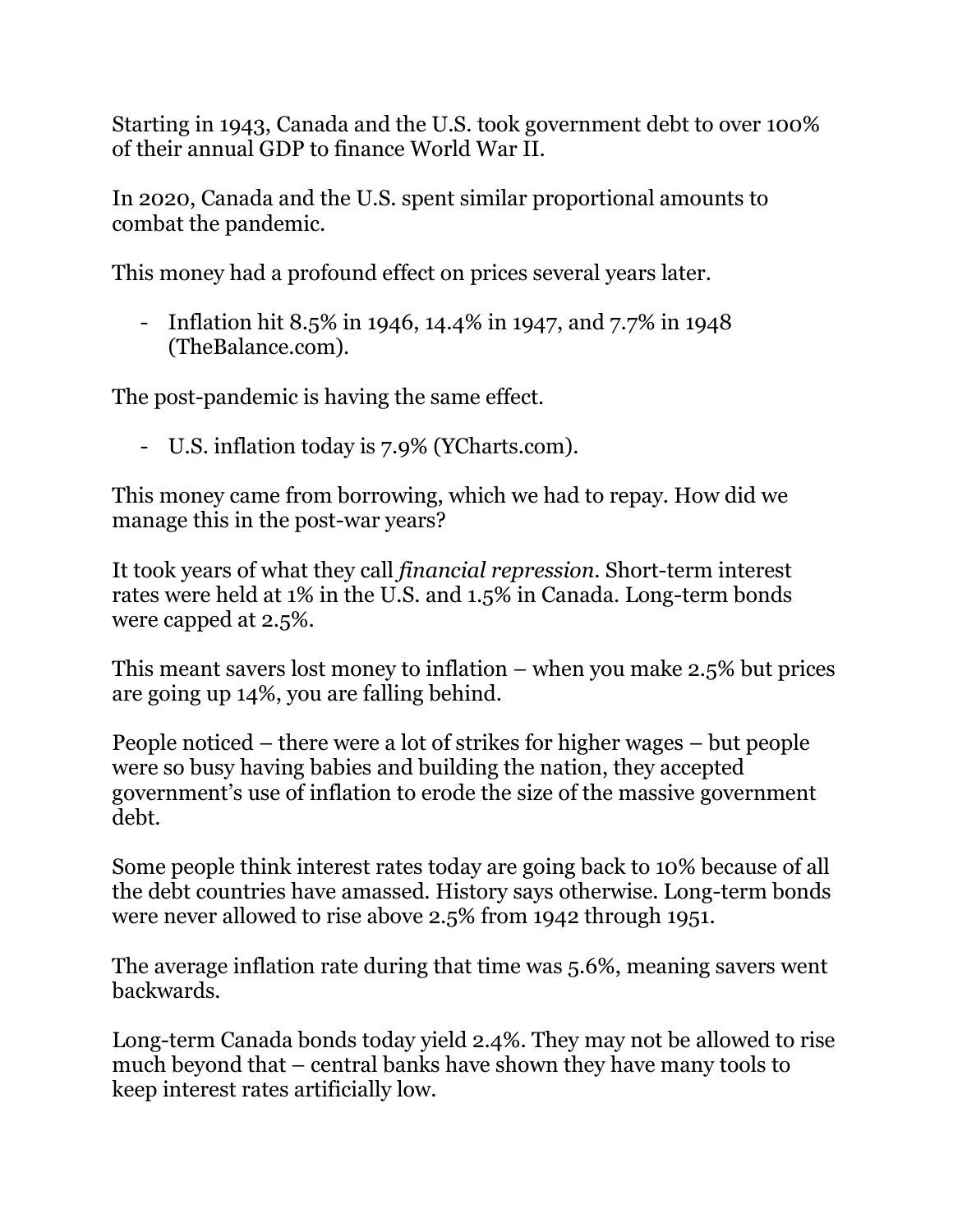Stock investing was not very popular in the 1940s, but those who did invest returned an average of 7% per year from 1942 through 1951.

## *It was a bumpy ride, but stocks kept pace with inflation.*

A good reminder for the years ahead as governments grapple with how to pay off their Pandemic-era debts.

# **The Great Realignment**

You know how things often turn out exactly the opposite of what you planned?

You set two perfect people up on a date and they hate each other. You plan the perfect vacation and it ends up like a disaster movie.

Consider the partnership between Russia and China. It was designed to exploit the weaknesses of the western powers.

*"A friendship between the two States [that] has no limits."* 

- Sino-Russian cooperation agreement, signed on February 4 2022

The western countries that make up the G7 and NATO have been bickering for years. They can't agree on much with everyone pulling in different directions. Russia craftily made Europe dependent on its energy, and China made the U.S. dependent on its manufacturing.

2022 changes everything. It marks an abrupt change in world geopolitics, all because of Ukraine. And these changes may well benefit the West.

- NATO has not been this unified since the Cold War.
- Countries that outsourced everything are now realizing they need to bring those industries home. Minerals like rare earth metals are now a top U.S. priority, as are energy and drug manufacturing.
- Expect massive amounts of new infrastructure and business investment, with jobs coming home.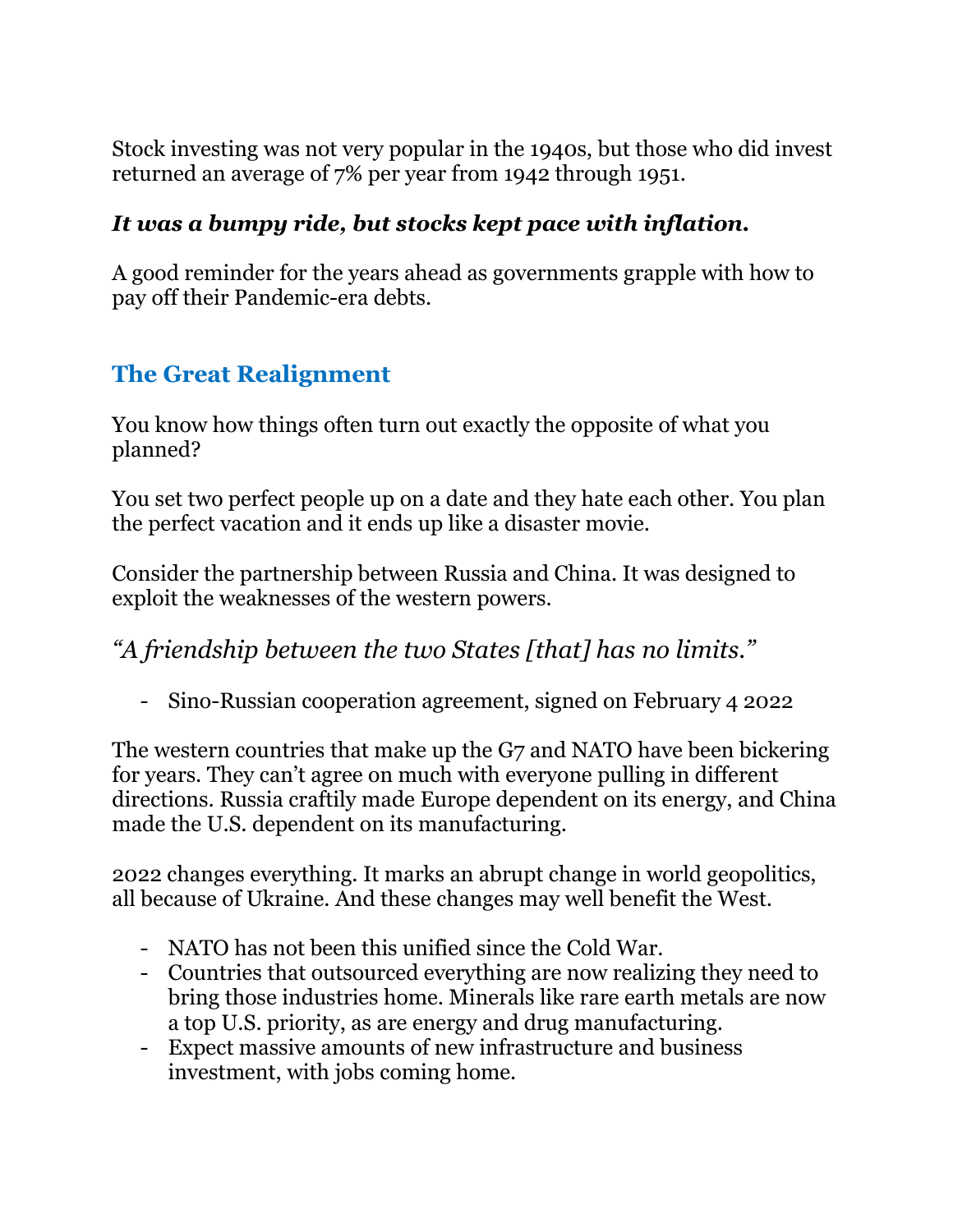- Who benefits? Mexico, Canada, Brazil, Europe, the U.S., and parts of Southeast Asia.

# *Thank you for your referrals this month! They are always handled with great care and discretion.*

### **[http://www.dividendvaluepartners.com](https://na01.safelinks.protection.outlook.com/?url=https%3A%2F%2Furldefense.proofpoint.com%2Fv2%2Furl%3Fu%3Dhttps-3A__na01.safelinks.protection.outlook.com_-3Furl-3Dhttps-253A-252F-252Furldefense.proofpoint.com-252Fv2-252Furl-253Fu-253Dhttps-2D3A-5F-5Fnam11.safelinks.protection.outlook.com-5F-2D3Furl-2D3Dhttps-2D253A-2D252F-2D252Furldefense.proofpoint.com-2D252Fv2-2D252Furl-2D253Fu-2D253Dhttp-2D2D3A-2D5F-2D5Fwww.dividendvaluepartners.com-2D2526d-2D253DDwMFAw-2D2526c-2D253DK3dQCUGiI1B95NJ6cl3GoyhMW2dvBOfimZA-2D2D83UXll0-2D2526r-2D253D-2D5F6MBBSGYsFznIBwslhTiqBKEz4pHUCTd-2D5F9tbh-2D5FEpUMY-2D2526m-2D253DscBAtuMDuWZwK1IVr5YXjdB6aRS-2D2DfaGHAMq3jOn6sJU-2D2526s-2D253DenZqe4ZgcjH-2D5F33x5dT-2D2DvZq9A37d4AhNkXvjc6AbmYww-2D2526e-2D253D-2D26data-2D3D02-2D257C01-2D257C-2D257Cc172461ecbee4482512908d85e8192cf-2D257C84df9e7fe9f640afb435aaaaaaaaaaaa-2D257C1-2D257C0-2D257C637363258183615686-2D26sdata-2D3DewMvepveEmLgP7SL0jTlvLtATqW9IhbJ2C3UL0Em04c-2D253D-2D26reserved-2D3D0-2526d-253DDwMF-2Dg-2526c-253DK3dQCUGiI1B95NJ6cl3GoyhMW2dvBOfimZA-2D83UXll0-2526r-253D-5F6MBBSGYsFznIBwslhTiqBKEz4pHUCTd-5F9tbh-5FEpUMY-2526m-253D7qOaEnVxLdGuCP74qXGTNk9xkBSFm8R3CYYmRfTv9PQ-2526s-253DW8OEBAbaLee5suYwpNsPIikduscCx0SIuOWzAWRhAvc-2526e-253D-26data-3D04-257C01-257C-257Cd7befaa6204e4970b3c708d940d9c59b-257C84df9e7fe9f640afb435aaaaaaaaaaaa-257C1-257C0-257C637612126570747664-257CUnknown-257CTWFpbGZsb3d8eyJWIjoiMC4wLjAwMDAiLCJQIjoiV2luMzIiLCJBTiI6Ik1haWwiLCJXVCI6Mn0-253D-257C1000-26sdata-3DXHDuRL9htcGHCyG2hM-252BdTEOf1Bh8t-252BJ4FZMnSIBO5ik-253D-26reserved-3D0%26d%3DDwMGaQ%26c%3D6lBq1l7u-nYp55J7Pl8O6Ib5YT4g76ov0zCpXQrgS5M%26r%3DTmDOHaoWW3RetfvnGoPae_UczKZXXQgvJPe_P66GVYI%26m%3DHg8p8oxWBi-8j3HS2BzGxBvIXidcreERuI3mj9N1_KY%26s%3Dst9rMvZC9cnEMD4IqMaRfJa_flcWIkk1-2PG6qR-qfE%26e%3D&data=04%7C01%7C%7C96eb5c23f77d45400b0d08d9c04986b6%7C84df9e7fe9f640afb435aaaaaaaaaaaa%7C1%7C0%7C637752244322491119%7CUnknown%7CTWFpbGZsb3d8eyJWIjoiMC4wLjAwMDAiLCJQIjoiV2luMzIiLCJBTiI6Ik1haWwiLCJXVCI6Mn0%3D%7C3000&sdata=AvY77%2BenPPmTOcoV6v6rrLmdoi2uFtE3j3BQE4J4aZc%3D&reserved=0)**

We thank you for your business and your referrals and we hope you find our site user friendly and informative. We welcome your comments.

#### **How to contact us:**

[paul.siluch@raymondjames.ca](https://na01.safelinks.protection.outlook.com/?url=https%3A%2F%2Furldefense.proofpoint.com%2Fv2%2Furl%3Fu%3Dhttps-3A__na01.safelinks.protection.outlook.com_-3Furl-3Dhttps-253A-252F-252Furldefense.proofpoint.com-252Fv2-252Furl-253Fu-253Dhttps-2D3A-5F-5Fnam11.safelinks.protection.outlook.com-5F-2D3Furl-2D3Dhttps-2D253A-2D252F-2D252Fowa-2D2Dkel.raymondjames.ca-2D252Fowa-2D252Fredir.aspx-2D253FSURL-2D253Dz0BxOCXDlQ-2D2DAad1f-2D5Fa9igaARxm5Rd1VXE7UcmD4mZ3IZiacj7DPTCG0AYQBpAGwAdABvADoAcABhAHUAbAAuAHMAaQBsAHUAYwBoAEAAcgBhAHkAbQBvAG4AZABqAGEAbQBlAHMALgBjAGEA-2D2526URL-2D253Dmailto-2D25253apaul.siluch-2D252540raymondjames.ca-2D26data-2D3D02-2D257C01-2D257C-2D257Cc172461ecbee4482512908d85e8192cf-2D257C84df9e7fe9f640afb435aaaaaaaaaaaa-2D257C1-2D257C0-2D257C637363258183625679-2D26sdata-2D3DHJ7PtuamH3ey-2D252Bis0LQS7WLUtHpHoAnxnHrYxprmWKn4-2D253D-2D26reserved-2D3D0-2526d-253DDwMF-2Dg-2526c-253DK3dQCUGiI1B95NJ6cl3GoyhMW2dvBOfimZA-2D83UXll0-2526r-253D-5F6MBBSGYsFznIBwslhTiqBKEz4pHUCTd-5F9tbh-5FEpUMY-2526m-253D7qOaEnVxLdGuCP74qXGTNk9xkBSFm8R3CYYmRfTv9PQ-2526s-253DTKyIHrHn9jy3BGThbM3t6qa96Jt8NZSlnsJ21h5JIRM-2526e-253D-26data-3D04-257C01-257C-257Cd7befaa6204e4970b3c708d940d9c59b-257C84df9e7fe9f640afb435aaaaaaaaaaaa-257C1-257C0-257C637612126570757658-257CUnknown-257CTWFpbGZsb3d8eyJWIjoiMC4wLjAwMDAiLCJQIjoiV2luMzIiLCJBTiI6Ik1haWwiLCJXVCI6Mn0-253D-257C1000-26sdata-3DtSsTaE4gEuMLlAfRWRmi27n2azhUH-252FJQmjG-252FZzaiK5c-253D-26reserved-3D0%26d%3DDwMGaQ%26c%3D6lBq1l7u-nYp55J7Pl8O6Ib5YT4g76ov0zCpXQrgS5M%26r%3DTmDOHaoWW3RetfvnGoPae_UczKZXXQgvJPe_P66GVYI%26m%3DHg8p8oxWBi-8j3HS2BzGxBvIXidcreERuI3mj9N1_KY%26s%3DjmLVDhJSd1TJ4bMBNqpGj99vIekOC2VHC3jJMzP02hU%26e%3D&data=04%7C01%7C%7C96eb5c23f77d45400b0d08d9c04986b6%7C84df9e7fe9f640afb435aaaaaaaaaaaa%7C1%7C0%7C637752244322501116%7CUnknown%7CTWFpbGZsb3d8eyJWIjoiMC4wLjAwMDAiLCJQIjoiV2luMzIiLCJBTiI6Ik1haWwiLCJXVCI6Mn0%3D%7C3000&sdata=sZ7D4j%2B%2FU6%2B4Cz4%2FTSaoWD6JxvNh0FZMaEwnhYc0png%3D&reserved=0) [lisa.hill@raymondjames.ca](https://na01.safelinks.protection.outlook.com/?url=https%3A%2F%2Furldefense.proofpoint.com%2Fv2%2Furl%3Fu%3Dhttps-3A__na01.safelinks.protection.outlook.com_-3Furl-3Dhttps-253A-252F-252Furldefense.proofpoint.com-252Fv2-252Furl-253Fu-253Dhttps-2D3A-5F-5Fnam11.safelinks.protection.outlook.com-5F-2D3Furl-2D3Dhttps-2D253A-2D252F-2D252Fowa-2D2Dkel.raymondjames.ca-2D252Fowa-2D252Fredir.aspx-2D253FSURL-2D253DglaBgdTdxPMFpiw4eumg-2D2DPzZXpo9vJyObrXLs1TKtIAZiacj7DPTCG0AYQBpAGwAdABvADoAbABpAHMAYQAuAGgAaQBsAGwAQAByAGEAeQBtAG8AbgBkAGoAYQBtAGUAcwAuAGMAYQA.-2D2526URL-2D253Dmailto-2D25253alisa.hill-2D252540raymondjames.ca-2D26data-2D3D02-2D257C01-2D257C-2D257Cc172461ecbee4482512908d85e8192cf-2D257C84df9e7fe9f640afb435aaaaaaaaaaaa-2D257C1-2D257C0-2D257C637363258183625679-2D26sdata-2D3DlqUdr0V-2D252Bbj4LaURrM2MSPIDvGfk5bLYx0U1BkRoTrH4-2D253D-2D26reserved-2D3D0-2526d-253DDwMF-2Dg-2526c-253DK3dQCUGiI1B95NJ6cl3GoyhMW2dvBOfimZA-2D83UXll0-2526r-253D-5F6MBBSGYsFznIBwslhTiqBKEz4pHUCTd-5F9tbh-5FEpUMY-2526m-253D7qOaEnVxLdGuCP74qXGTNk9xkBSFm8R3CYYmRfTv9PQ-2526s-253Dc8alCSC-2Db4YnoP6-2D1kuPw-5FKdDfdlIvu8oQ-5Fwi3WtrQw-2526e-253D-26data-3D04-257C01-257C-257Cd7befaa6204e4970b3c708d940d9c59b-257C84df9e7fe9f640afb435aaaaaaaaaaaa-257C1-257C0-257C637612126570767658-257CUnknown-257CTWFpbGZsb3d8eyJWIjoiMC4wLjAwMDAiLCJQIjoiV2luMzIiLCJBTiI6Ik1haWwiLCJXVCI6Mn0-253D-257C1000-26sdata-3DmbkMF6OZzdEQL5epcHGHh3oDqQhUOkTuKZIDl6XG-252FdU-253D-26reserved-3D0%26d%3DDwMGaQ%26c%3D6lBq1l7u-nYp55J7Pl8O6Ib5YT4g76ov0zCpXQrgS5M%26r%3DTmDOHaoWW3RetfvnGoPae_UczKZXXQgvJPe_P66GVYI%26m%3DHg8p8oxWBi-8j3HS2BzGxBvIXidcreERuI3mj9N1_KY%26s%3DPBdSi3I-fggf2z2DNlsTu3IuS77Mx_WOJqyL2HH0698%26e%3D&data=04%7C01%7C%7C96eb5c23f77d45400b0d08d9c04986b6%7C84df9e7fe9f640afb435aaaaaaaaaaaa%7C1%7C0%7C637752244322511109%7CUnknown%7CTWFpbGZsb3d8eyJWIjoiMC4wLjAwMDAiLCJQIjoiV2luMzIiLCJBTiI6Ik1haWwiLCJXVCI6Mn0%3D%7C3000&sdata=U1WwVV7wLLUWf%2Fne15%2FVo06iIsBqkYR7zM6XwNxwDz8%3D&reserved=0) [peter.mazzoni@raymondjames.ca](https://na01.safelinks.protection.outlook.com/?url=https%3A%2F%2Furldefense.proofpoint.com%2Fv2%2Furl%3Fu%3Dhttps-3A__na01.safelinks.protection.outlook.com_-3Furl-3Dhttps-253A-252F-252Furldefense.proofpoint.com-252Fv2-252Furl-253Fu-253Dhttps-2D3A-5F-5Fnam11.safelinks.protection.outlook.com-5F-2D3Furl-2D3Dhttps-2D253A-2D252F-2D252Fowa-2D2Dkel.raymondjames.ca-2D252Fowa-2D252Fredir.aspx-2D253FSURL-2D253D3c7mDL9-2D2DcZxYXt7CvkOu20QVFy1WCaDQxUZ3BQE6vecZiacj7DPTCG0AYQBpAGwAdABvADoAcABlAHQAZQByAC4AbQBhAHoAegBvAG4AaQBAAHIAYQB5AG0AbwBuAGQAagBhAG0AZQBzAC4AYwBhAA..-2D2526URL-2D253Dmailto-2D25253apeter.mazzoni-2D252540raymondjames.ca-2D26data-2D3D02-2D257C01-2D257C-2D257Cc172461ecbee4482512908d85e8192cf-2D257C84df9e7fe9f640afb435aaaaaaaaaaaa-2D257C1-2D257C0-2D257C637363258183635674-2D26sdata-2D3D1suYGaoqcgH5k419ERrAlAGzpG-2D252BufP-2D252FAE-2D252FdOZxq8Cus-2D253D-2D26reserved-2D3D0-2526d-253DDwMF-2Dg-2526c-253DK3dQCUGiI1B95NJ6cl3GoyhMW2dvBOfimZA-2D83UXll0-2526r-253D-5F6MBBSGYsFznIBwslhTiqBKEz4pHUCTd-5F9tbh-5FEpUMY-2526m-253D7qOaEnVxLdGuCP74qXGTNk9xkBSFm8R3CYYmRfTv9PQ-2526s-253Dmwchq7c2WnuY-2DoLgiUBkMdFmrEXBtoSxe2YfSBkWXZU-2526e-253D-26data-3D04-257C01-257C-257Cd7befaa6204e4970b3c708d940d9c59b-257C84df9e7fe9f640afb435aaaaaaaaaaaa-257C1-257C0-257C637612126570777650-257CUnknown-257CTWFpbGZsb3d8eyJWIjoiMC4wLjAwMDAiLCJQIjoiV2luMzIiLCJBTiI6Ik1haWwiLCJXVCI6Mn0-253D-257C1000-26sdata-3DnVeeP1CL6-252FQeO1CpTWrrGxPY-252BWQV32hyGVF1TIeO-252FEU-253D-26reserved-3D0%26d%3DDwMGaQ%26c%3D6lBq1l7u-nYp55J7Pl8O6Ib5YT4g76ov0zCpXQrgS5M%26r%3DTmDOHaoWW3RetfvnGoPae_UczKZXXQgvJPe_P66GVYI%26m%3DHg8p8oxWBi-8j3HS2BzGxBvIXidcreERuI3mj9N1_KY%26s%3D38-c1IfAWv_rfunMKvnx7Jqt8ZX1mxyCR_xrJrr2Dt8%26e%3D&data=04%7C01%7C%7C96eb5c23f77d45400b0d08d9c04986b6%7C84df9e7fe9f640afb435aaaaaaaaaaaa%7C1%7C0%7C637752244322521106%7CUnknown%7CTWFpbGZsb3d8eyJWIjoiMC4wLjAwMDAiLCJQIjoiV2luMzIiLCJBTiI6Ik1haWwiLCJXVCI6Mn0%3D%7C3000&sdata=eXrsUXdFH3ZYcZ4QBwCKR8SJkvIYQDte%2BV8mnbbo%2FNg%3D&reserved=0) [sharonmitchell@raymondjames.ca](mailto:sharonmitchell@raymondjames.ca)

#### (250) 405-2417

*Disclaimers*

*[The information contained in this newsletter was obtained from sources believed to be reliable, however, we cannot](https://na01.safelinks.protection.outlook.com/?url=https%3A%2F%2Furldefense.proofpoint.com%2Fv2%2Furl%3Fu%3Dhttps-3A__na01.safelinks.protection.outlook.com_-3Furl-3Dhttps-253A-252F-252Furldefense.proofpoint.com-252Fv2-252Furl-253Fu-253Dhttps-2D3A-5F-5Fnam11.safelinks.protection.outlook.com-5F-2D3Furl-2D3Dhttps-2D253A-2D252F-2D252Fowa-2D2Dkel.raymondjames.ca-2D252Fowa-2D252Fredir.aspx-2D253FSURL-2D253Dz0BxOCXDlQ-2D2DAad1f-2D5Fa9igaARxm5Rd1VXE7UcmD4mZ3IZiacj7DPTCG0AYQBpAGwAdABvADoAcABhAHUAbAAuAHMAaQBsAHUAYwBoAEAAcgBhAHkAbQBvAG4AZABqAGEAbQBlAHMALgBjAGEA-2D2526URL-2D253Dmailto-2D25253apaul.siluch-2D252540raymondjames.ca-2D26data-2D3D02-2D257C01-2D257C-2D257Cc172461ecbee4482512908d85e8192cf-2D257C84df9e7fe9f640afb435aaaaaaaaaaaa-2D257C1-2D257C0-2D257C637363258183635674-2D26sdata-2D3DYxnEd1j-2D252BPKZ7O-2D252BaYYWd4rEqnA-2D252FsZJqXh5i43hxevA-2D252Bk-2D253D-2D26reserved-2D3D0-2526d-253DDwMF-2Dg-2526c-253DK3dQCUGiI1B95NJ6cl3GoyhMW2dvBOfimZA-2D83UXll0-2526r-253D-5F6MBBSGYsFznIBwslhTiqBKEz4pHUCTd-5F9tbh-5FEpUMY-2526m-253D7qOaEnVxLdGuCP74qXGTNk9xkBSFm8R3CYYmRfTv9PQ-2526s-253DnStAVPWry0CYI3VlF6rPrM0m6uEmVBMWcLnjvw4FcOQ-2526e-253D-26data-3D04-257C01-257C-257Cd7befaa6204e4970b3c708d940d9c59b-257C84df9e7fe9f640afb435aaaaaaaaaaaa-257C1-257C0-257C637612126570777650-257CUnknown-257CTWFpbGZsb3d8eyJWIjoiMC4wLjAwMDAiLCJQIjoiV2luMzIiLCJBTiI6Ik1haWwiLCJXVCI6Mn0-253D-257C1000-26sdata-3DM49ZXdnspSFZQrK596fbGTlretjh3YLak2zax0lTRhA-253D-26reserved-3D0%26d%3DDwMGaQ%26c%3D6lBq1l7u-nYp55J7Pl8O6Ib5YT4g76ov0zCpXQrgS5M%26r%3DTmDOHaoWW3RetfvnGoPae_UczKZXXQgvJPe_P66GVYI%26m%3DHg8p8oxWBi-8j3HS2BzGxBvIXidcreERuI3mj9N1_KY%26s%3DcHHP8E9p-dpaWlcpnlZpqEr5EDq5pp8nszhdjMVBqLQ%26e%3D&data=04%7C01%7C%7C96eb5c23f77d45400b0d08d9c04986b6%7C84df9e7fe9f640afb435aaaaaaaaaaaa%7C1%7C0%7C637752244322531100%7CUnknown%7CTWFpbGZsb3d8eyJWIjoiMC4wLjAwMDAiLCJQIjoiV2luMzIiLCJBTiI6Ik1haWwiLCJXVCI6Mn0%3D%7C3000&sdata=IOWgM6HBm%2BEybcpihvxUsdyDQXvn5YirVzSXUwnElj4%3D&reserved=0)  represent that it is accurate or complete. It is provided as a general source of information and should not be [considered personal investment advice or solicitation to buy or sell securities. The views expressed are those of the](https://na01.safelinks.protection.outlook.com/?url=https%3A%2F%2Furldefense.proofpoint.com%2Fv2%2Furl%3Fu%3Dhttps-3A__na01.safelinks.protection.outlook.com_-3Furl-3Dhttps-253A-252F-252Furldefense.proofpoint.com-252Fv2-252Furl-253Fu-253Dhttps-2D3A-5F-5Fnam11.safelinks.protection.outlook.com-5F-2D3Furl-2D3Dhttps-2D253A-2D252F-2D252Fowa-2D2Dkel.raymondjames.ca-2D252Fowa-2D252Fredir.aspx-2D253FSURL-2D253Dz0BxOCXDlQ-2D2DAad1f-2D5Fa9igaARxm5Rd1VXE7UcmD4mZ3IZiacj7DPTCG0AYQBpAGwAdABvADoAcABhAHUAbAAuAHMAaQBsAHUAYwBoAEAAcgBhAHkAbQBvAG4AZABqAGEAbQBlAHMALgBjAGEA-2D2526URL-2D253Dmailto-2D25253apaul.siluch-2D252540raymondjames.ca-2D26data-2D3D02-2D257C01-2D257C-2D257Cc172461ecbee4482512908d85e8192cf-2D257C84df9e7fe9f640afb435aaaaaaaaaaaa-2D257C1-2D257C0-2D257C637363258183635674-2D26sdata-2D3DYxnEd1j-2D252BPKZ7O-2D252BaYYWd4rEqnA-2D252FsZJqXh5i43hxevA-2D252Bk-2D253D-2D26reserved-2D3D0-2526d-253DDwMF-2Dg-2526c-253DK3dQCUGiI1B95NJ6cl3GoyhMW2dvBOfimZA-2D83UXll0-2526r-253D-5F6MBBSGYsFznIBwslhTiqBKEz4pHUCTd-5F9tbh-5FEpUMY-2526m-253D7qOaEnVxLdGuCP74qXGTNk9xkBSFm8R3CYYmRfTv9PQ-2526s-253DnStAVPWry0CYI3VlF6rPrM0m6uEmVBMWcLnjvw4FcOQ-2526e-253D-26data-3D04-257C01-257C-257Cd7befaa6204e4970b3c708d940d9c59b-257C84df9e7fe9f640afb435aaaaaaaaaaaa-257C1-257C0-257C637612126570777650-257CUnknown-257CTWFpbGZsb3d8eyJWIjoiMC4wLjAwMDAiLCJQIjoiV2luMzIiLCJBTiI6Ik1haWwiLCJXVCI6Mn0-253D-257C1000-26sdata-3DM49ZXdnspSFZQrK596fbGTlretjh3YLak2zax0lTRhA-253D-26reserved-3D0%26d%3DDwMGaQ%26c%3D6lBq1l7u-nYp55J7Pl8O6Ib5YT4g76ov0zCpXQrgS5M%26r%3DTmDOHaoWW3RetfvnGoPae_UczKZXXQgvJPe_P66GVYI%26m%3DHg8p8oxWBi-8j3HS2BzGxBvIXidcreERuI3mj9N1_KY%26s%3DcHHP8E9p-dpaWlcpnlZpqEr5EDq5pp8nszhdjMVBqLQ%26e%3D&data=04%7C01%7C%7C96eb5c23f77d45400b0d08d9c04986b6%7C84df9e7fe9f640afb435aaaaaaaaaaaa%7C1%7C0%7C637752244322531100%7CUnknown%7CTWFpbGZsb3d8eyJWIjoiMC4wLjAwMDAiLCJQIjoiV2luMzIiLCJBTiI6Ik1haWwiLCJXVCI6Mn0%3D%7C3000&sdata=IOWgM6HBm%2BEybcpihvxUsdyDQXvn5YirVzSXUwnElj4%3D&reserved=0)  [authors, Paul Siluch and Lisa Hill, and not necessarily those of Raymond James Ltd. Commissions, trailing](https://na01.safelinks.protection.outlook.com/?url=https%3A%2F%2Furldefense.proofpoint.com%2Fv2%2Furl%3Fu%3Dhttps-3A__na01.safelinks.protection.outlook.com_-3Furl-3Dhttps-253A-252F-252Furldefense.proofpoint.com-252Fv2-252Furl-253Fu-253Dhttps-2D3A-5F-5Fnam11.safelinks.protection.outlook.com-5F-2D3Furl-2D3Dhttps-2D253A-2D252F-2D252Fowa-2D2Dkel.raymondjames.ca-2D252Fowa-2D252Fredir.aspx-2D253FSURL-2D253Dz0BxOCXDlQ-2D2DAad1f-2D5Fa9igaARxm5Rd1VXE7UcmD4mZ3IZiacj7DPTCG0AYQBpAGwAdABvADoAcABhAHUAbAAuAHMAaQBsAHUAYwBoAEAAcgBhAHkAbQBvAG4AZABqAGEAbQBlAHMALgBjAGEA-2D2526URL-2D253Dmailto-2D25253apaul.siluch-2D252540raymondjames.ca-2D26data-2D3D02-2D257C01-2D257C-2D257Cc172461ecbee4482512908d85e8192cf-2D257C84df9e7fe9f640afb435aaaaaaaaaaaa-2D257C1-2D257C0-2D257C637363258183635674-2D26sdata-2D3DYxnEd1j-2D252BPKZ7O-2D252BaYYWd4rEqnA-2D252FsZJqXh5i43hxevA-2D252Bk-2D253D-2D26reserved-2D3D0-2526d-253DDwMF-2Dg-2526c-253DK3dQCUGiI1B95NJ6cl3GoyhMW2dvBOfimZA-2D83UXll0-2526r-253D-5F6MBBSGYsFznIBwslhTiqBKEz4pHUCTd-5F9tbh-5FEpUMY-2526m-253D7qOaEnVxLdGuCP74qXGTNk9xkBSFm8R3CYYmRfTv9PQ-2526s-253DnStAVPWry0CYI3VlF6rPrM0m6uEmVBMWcLnjvw4FcOQ-2526e-253D-26data-3D04-257C01-257C-257Cd7befaa6204e4970b3c708d940d9c59b-257C84df9e7fe9f640afb435aaaaaaaaaaaa-257C1-257C0-257C637612126570777650-257CUnknown-257CTWFpbGZsb3d8eyJWIjoiMC4wLjAwMDAiLCJQIjoiV2luMzIiLCJBTiI6Ik1haWwiLCJXVCI6Mn0-253D-257C1000-26sdata-3DM49ZXdnspSFZQrK596fbGTlretjh3YLak2zax0lTRhA-253D-26reserved-3D0%26d%3DDwMGaQ%26c%3D6lBq1l7u-nYp55J7Pl8O6Ib5YT4g76ov0zCpXQrgS5M%26r%3DTmDOHaoWW3RetfvnGoPae_UczKZXXQgvJPe_P66GVYI%26m%3DHg8p8oxWBi-8j3HS2BzGxBvIXidcreERuI3mj9N1_KY%26s%3DcHHP8E9p-dpaWlcpnlZpqEr5EDq5pp8nszhdjMVBqLQ%26e%3D&data=04%7C01%7C%7C96eb5c23f77d45400b0d08d9c04986b6%7C84df9e7fe9f640afb435aaaaaaaaaaaa%7C1%7C0%7C637752244322531100%7CUnknown%7CTWFpbGZsb3d8eyJWIjoiMC4wLjAwMDAiLCJQIjoiV2luMzIiLCJBTiI6Ik1haWwiLCJXVCI6Mn0%3D%7C3000&sdata=IOWgM6HBm%2BEybcpihvxUsdyDQXvn5YirVzSXUwnElj4%3D&reserved=0)  [commissions, management fees and expenses all may be associated with mutual funds. Please read the prospectus](https://na01.safelinks.protection.outlook.com/?url=https%3A%2F%2Furldefense.proofpoint.com%2Fv2%2Furl%3Fu%3Dhttps-3A__na01.safelinks.protection.outlook.com_-3Furl-3Dhttps-253A-252F-252Furldefense.proofpoint.com-252Fv2-252Furl-253Fu-253Dhttps-2D3A-5F-5Fnam11.safelinks.protection.outlook.com-5F-2D3Furl-2D3Dhttps-2D253A-2D252F-2D252Fowa-2D2Dkel.raymondjames.ca-2D252Fowa-2D252Fredir.aspx-2D253FSURL-2D253Dz0BxOCXDlQ-2D2DAad1f-2D5Fa9igaARxm5Rd1VXE7UcmD4mZ3IZiacj7DPTCG0AYQBpAGwAdABvADoAcABhAHUAbAAuAHMAaQBsAHUAYwBoAEAAcgBhAHkAbQBvAG4AZABqAGEAbQBlAHMALgBjAGEA-2D2526URL-2D253Dmailto-2D25253apaul.siluch-2D252540raymondjames.ca-2D26data-2D3D02-2D257C01-2D257C-2D257Cc172461ecbee4482512908d85e8192cf-2D257C84df9e7fe9f640afb435aaaaaaaaaaaa-2D257C1-2D257C0-2D257C637363258183635674-2D26sdata-2D3DYxnEd1j-2D252BPKZ7O-2D252BaYYWd4rEqnA-2D252FsZJqXh5i43hxevA-2D252Bk-2D253D-2D26reserved-2D3D0-2526d-253DDwMF-2Dg-2526c-253DK3dQCUGiI1B95NJ6cl3GoyhMW2dvBOfimZA-2D83UXll0-2526r-253D-5F6MBBSGYsFznIBwslhTiqBKEz4pHUCTd-5F9tbh-5FEpUMY-2526m-253D7qOaEnVxLdGuCP74qXGTNk9xkBSFm8R3CYYmRfTv9PQ-2526s-253DnStAVPWry0CYI3VlF6rPrM0m6uEmVBMWcLnjvw4FcOQ-2526e-253D-26data-3D04-257C01-257C-257Cd7befaa6204e4970b3c708d940d9c59b-257C84df9e7fe9f640afb435aaaaaaaaaaaa-257C1-257C0-257C637612126570777650-257CUnknown-257CTWFpbGZsb3d8eyJWIjoiMC4wLjAwMDAiLCJQIjoiV2luMzIiLCJBTiI6Ik1haWwiLCJXVCI6Mn0-253D-257C1000-26sdata-3DM49ZXdnspSFZQrK596fbGTlretjh3YLak2zax0lTRhA-253D-26reserved-3D0%26d%3DDwMGaQ%26c%3D6lBq1l7u-nYp55J7Pl8O6Ib5YT4g76ov0zCpXQrgS5M%26r%3DTmDOHaoWW3RetfvnGoPae_UczKZXXQgvJPe_P66GVYI%26m%3DHg8p8oxWBi-8j3HS2BzGxBvIXidcreERuI3mj9N1_KY%26s%3DcHHP8E9p-dpaWlcpnlZpqEr5EDq5pp8nszhdjMVBqLQ%26e%3D&data=04%7C01%7C%7C96eb5c23f77d45400b0d08d9c04986b6%7C84df9e7fe9f640afb435aaaaaaaaaaaa%7C1%7C0%7C637752244322531100%7CUnknown%7CTWFpbGZsb3d8eyJWIjoiMC4wLjAwMDAiLCJQIjoiV2luMzIiLCJBTiI6Ik1haWwiLCJXVCI6Mn0%3D%7C3000&sdata=IOWgM6HBm%2BEybcpihvxUsdyDQXvn5YirVzSXUwnElj4%3D&reserved=0)  before investing. The [indicated rates of return are the historical annual compounded total returns including changes in](https://na01.safelinks.protection.outlook.com/?url=https%3A%2F%2Furldefense.proofpoint.com%2Fv2%2Furl%3Fu%3Dhttps-3A__na01.safelinks.protection.outlook.com_-3Furl-3Dhttps-253A-252F-252Furldefense.proofpoint.com-252Fv2-252Furl-253Fu-253Dhttps-2D3A-5F-5Fnam11.safelinks.protection.outlook.com-5F-2D3Furl-2D3Dhttps-2D253A-2D252F-2D252Fowa-2D2Dkel.raymondjames.ca-2D252Fowa-2D252Fredir.aspx-2D253FSURL-2D253Dz0BxOCXDlQ-2D2DAad1f-2D5Fa9igaARxm5Rd1VXE7UcmD4mZ3IZiacj7DPTCG0AYQBpAGwAdABvADoAcABhAHUAbAAuAHMAaQBsAHUAYwBoAEAAcgBhAHkAbQBvAG4AZABqAGEAbQBlAHMALgBjAGEA-2D2526URL-2D253Dmailto-2D25253apaul.siluch-2D252540raymondjames.ca-2D26data-2D3D02-2D257C01-2D257C-2D257Cc172461ecbee4482512908d85e8192cf-2D257C84df9e7fe9f640afb435aaaaaaaaaaaa-2D257C1-2D257C0-2D257C637363258183635674-2D26sdata-2D3DYxnEd1j-2D252BPKZ7O-2D252BaYYWd4rEqnA-2D252FsZJqXh5i43hxevA-2D252Bk-2D253D-2D26reserved-2D3D0-2526d-253DDwMF-2Dg-2526c-253DK3dQCUGiI1B95NJ6cl3GoyhMW2dvBOfimZA-2D83UXll0-2526r-253D-5F6MBBSGYsFznIBwslhTiqBKEz4pHUCTd-5F9tbh-5FEpUMY-2526m-253D7qOaEnVxLdGuCP74qXGTNk9xkBSFm8R3CYYmRfTv9PQ-2526s-253DnStAVPWry0CYI3VlF6rPrM0m6uEmVBMWcLnjvw4FcOQ-2526e-253D-26data-3D04-257C01-257C-257Cd7befaa6204e4970b3c708d940d9c59b-257C84df9e7fe9f640afb435aaaaaaaaaaaa-257C1-257C0-257C637612126570777650-257CUnknown-257CTWFpbGZsb3d8eyJWIjoiMC4wLjAwMDAiLCJQIjoiV2luMzIiLCJBTiI6Ik1haWwiLCJXVCI6Mn0-253D-257C1000-26sdata-3DM49ZXdnspSFZQrK596fbGTlretjh3YLak2zax0lTRhA-253D-26reserved-3D0%26d%3DDwMGaQ%26c%3D6lBq1l7u-nYp55J7Pl8O6Ib5YT4g76ov0zCpXQrgS5M%26r%3DTmDOHaoWW3RetfvnGoPae_UczKZXXQgvJPe_P66GVYI%26m%3DHg8p8oxWBi-8j3HS2BzGxBvIXidcreERuI3mj9N1_KY%26s%3DcHHP8E9p-dpaWlcpnlZpqEr5EDq5pp8nszhdjMVBqLQ%26e%3D&data=04%7C01%7C%7C96eb5c23f77d45400b0d08d9c04986b6%7C84df9e7fe9f640afb435aaaaaaaaaaaa%7C1%7C0%7C637752244322531100%7CUnknown%7CTWFpbGZsb3d8eyJWIjoiMC4wLjAwMDAiLCJQIjoiV2luMzIiLCJBTiI6Ik1haWwiLCJXVCI6Mn0%3D%7C3000&sdata=IOWgM6HBm%2BEybcpihvxUsdyDQXvn5YirVzSXUwnElj4%3D&reserved=0)  [unit value and reinvestment of all distributions and do not take into account sales, redemption, distribution or optional](https://na01.safelinks.protection.outlook.com/?url=https%3A%2F%2Furldefense.proofpoint.com%2Fv2%2Furl%3Fu%3Dhttps-3A__na01.safelinks.protection.outlook.com_-3Furl-3Dhttps-253A-252F-252Furldefense.proofpoint.com-252Fv2-252Furl-253Fu-253Dhttps-2D3A-5F-5Fnam11.safelinks.protection.outlook.com-5F-2D3Furl-2D3Dhttps-2D253A-2D252F-2D252Fowa-2D2Dkel.raymondjames.ca-2D252Fowa-2D252Fredir.aspx-2D253FSURL-2D253Dz0BxOCXDlQ-2D2DAad1f-2D5Fa9igaARxm5Rd1VXE7UcmD4mZ3IZiacj7DPTCG0AYQBpAGwAdABvADoAcABhAHUAbAAuAHMAaQBsAHUAYwBoAEAAcgBhAHkAbQBvAG4AZABqAGEAbQBlAHMALgBjAGEA-2D2526URL-2D253Dmailto-2D25253apaul.siluch-2D252540raymondjames.ca-2D26data-2D3D02-2D257C01-2D257C-2D257Cc172461ecbee4482512908d85e8192cf-2D257C84df9e7fe9f640afb435aaaaaaaaaaaa-2D257C1-2D257C0-2D257C637363258183635674-2D26sdata-2D3DYxnEd1j-2D252BPKZ7O-2D252BaYYWd4rEqnA-2D252FsZJqXh5i43hxevA-2D252Bk-2D253D-2D26reserved-2D3D0-2526d-253DDwMF-2Dg-2526c-253DK3dQCUGiI1B95NJ6cl3GoyhMW2dvBOfimZA-2D83UXll0-2526r-253D-5F6MBBSGYsFznIBwslhTiqBKEz4pHUCTd-5F9tbh-5FEpUMY-2526m-253D7qOaEnVxLdGuCP74qXGTNk9xkBSFm8R3CYYmRfTv9PQ-2526s-253DnStAVPWry0CYI3VlF6rPrM0m6uEmVBMWcLnjvw4FcOQ-2526e-253D-26data-3D04-257C01-257C-257Cd7befaa6204e4970b3c708d940d9c59b-257C84df9e7fe9f640afb435aaaaaaaaaaaa-257C1-257C0-257C637612126570777650-257CUnknown-257CTWFpbGZsb3d8eyJWIjoiMC4wLjAwMDAiLCJQIjoiV2luMzIiLCJBTiI6Ik1haWwiLCJXVCI6Mn0-253D-257C1000-26sdata-3DM49ZXdnspSFZQrK596fbGTlretjh3YLak2zax0lTRhA-253D-26reserved-3D0%26d%3DDwMGaQ%26c%3D6lBq1l7u-nYp55J7Pl8O6Ib5YT4g76ov0zCpXQrgS5M%26r%3DTmDOHaoWW3RetfvnGoPae_UczKZXXQgvJPe_P66GVYI%26m%3DHg8p8oxWBi-8j3HS2BzGxBvIXidcreERuI3mj9N1_KY%26s%3DcHHP8E9p-dpaWlcpnlZpqEr5EDq5pp8nszhdjMVBqLQ%26e%3D&data=04%7C01%7C%7C96eb5c23f77d45400b0d08d9c04986b6%7C84df9e7fe9f640afb435aaaaaaaaaaaa%7C1%7C0%7C637752244322531100%7CUnknown%7CTWFpbGZsb3d8eyJWIjoiMC4wLjAwMDAiLCJQIjoiV2luMzIiLCJBTiI6Ik1haWwiLCJXVCI6Mn0%3D%7C3000&sdata=IOWgM6HBm%2BEybcpihvxUsdyDQXvn5YirVzSXUwnElj4%3D&reserved=0)  [charges or income taxes payable by any security holder that would have reduced returns. Mutual funds are not](https://na01.safelinks.protection.outlook.com/?url=https%3A%2F%2Furldefense.proofpoint.com%2Fv2%2Furl%3Fu%3Dhttps-3A__na01.safelinks.protection.outlook.com_-3Furl-3Dhttps-253A-252F-252Furldefense.proofpoint.com-252Fv2-252Furl-253Fu-253Dhttps-2D3A-5F-5Fnam11.safelinks.protection.outlook.com-5F-2D3Furl-2D3Dhttps-2D253A-2D252F-2D252Fowa-2D2Dkel.raymondjames.ca-2D252Fowa-2D252Fredir.aspx-2D253FSURL-2D253Dz0BxOCXDlQ-2D2DAad1f-2D5Fa9igaARxm5Rd1VXE7UcmD4mZ3IZiacj7DPTCG0AYQBpAGwAdABvADoAcABhAHUAbAAuAHMAaQBsAHUAYwBoAEAAcgBhAHkAbQBvAG4AZABqAGEAbQBlAHMALgBjAGEA-2D2526URL-2D253Dmailto-2D25253apaul.siluch-2D252540raymondjames.ca-2D26data-2D3D02-2D257C01-2D257C-2D257Cc172461ecbee4482512908d85e8192cf-2D257C84df9e7fe9f640afb435aaaaaaaaaaaa-2D257C1-2D257C0-2D257C637363258183635674-2D26sdata-2D3DYxnEd1j-2D252BPKZ7O-2D252BaYYWd4rEqnA-2D252FsZJqXh5i43hxevA-2D252Bk-2D253D-2D26reserved-2D3D0-2526d-253DDwMF-2Dg-2526c-253DK3dQCUGiI1B95NJ6cl3GoyhMW2dvBOfimZA-2D83UXll0-2526r-253D-5F6MBBSGYsFznIBwslhTiqBKEz4pHUCTd-5F9tbh-5FEpUMY-2526m-253D7qOaEnVxLdGuCP74qXGTNk9xkBSFm8R3CYYmRfTv9PQ-2526s-253DnStAVPWry0CYI3VlF6rPrM0m6uEmVBMWcLnjvw4FcOQ-2526e-253D-26data-3D04-257C01-257C-257Cd7befaa6204e4970b3c708d940d9c59b-257C84df9e7fe9f640afb435aaaaaaaaaaaa-257C1-257C0-257C637612126570777650-257CUnknown-257CTWFpbGZsb3d8eyJWIjoiMC4wLjAwMDAiLCJQIjoiV2luMzIiLCJBTiI6Ik1haWwiLCJXVCI6Mn0-253D-257C1000-26sdata-3DM49ZXdnspSFZQrK596fbGTlretjh3YLak2zax0lTRhA-253D-26reserved-3D0%26d%3DDwMGaQ%26c%3D6lBq1l7u-nYp55J7Pl8O6Ib5YT4g76ov0zCpXQrgS5M%26r%3DTmDOHaoWW3RetfvnGoPae_UczKZXXQgvJPe_P66GVYI%26m%3DHg8p8oxWBi-8j3HS2BzGxBvIXidcreERuI3mj9N1_KY%26s%3DcHHP8E9p-dpaWlcpnlZpqEr5EDq5pp8nszhdjMVBqLQ%26e%3D&data=04%7C01%7C%7C96eb5c23f77d45400b0d08d9c04986b6%7C84df9e7fe9f640afb435aaaaaaaaaaaa%7C1%7C0%7C637752244322531100%7CUnknown%7CTWFpbGZsb3d8eyJWIjoiMC4wLjAwMDAiLCJQIjoiV2luMzIiLCJBTiI6Ik1haWwiLCJXVCI6Mn0%3D%7C3000&sdata=IOWgM6HBm%2BEybcpihvxUsdyDQXvn5YirVzSXUwnElj4%3D&reserved=0)  [guaranteed, their values change frequently and past performance may not be repeated. This newsletter is intended](https://na01.safelinks.protection.outlook.com/?url=https%3A%2F%2Furldefense.proofpoint.com%2Fv2%2Furl%3Fu%3Dhttps-3A__na01.safelinks.protection.outlook.com_-3Furl-3Dhttps-253A-252F-252Furldefense.proofpoint.com-252Fv2-252Furl-253Fu-253Dhttps-2D3A-5F-5Fnam11.safelinks.protection.outlook.com-5F-2D3Furl-2D3Dhttps-2D253A-2D252F-2D252Fowa-2D2Dkel.raymondjames.ca-2D252Fowa-2D252Fredir.aspx-2D253FSURL-2D253Dz0BxOCXDlQ-2D2DAad1f-2D5Fa9igaARxm5Rd1VXE7UcmD4mZ3IZiacj7DPTCG0AYQBpAGwAdABvADoAcABhAHUAbAAuAHMAaQBsAHUAYwBoAEAAcgBhAHkAbQBvAG4AZABqAGEAbQBlAHMALgBjAGEA-2D2526URL-2D253Dmailto-2D25253apaul.siluch-2D252540raymondjames.ca-2D26data-2D3D02-2D257C01-2D257C-2D257Cc172461ecbee4482512908d85e8192cf-2D257C84df9e7fe9f640afb435aaaaaaaaaaaa-2D257C1-2D257C0-2D257C637363258183635674-2D26sdata-2D3DYxnEd1j-2D252BPKZ7O-2D252BaYYWd4rEqnA-2D252FsZJqXh5i43hxevA-2D252Bk-2D253D-2D26reserved-2D3D0-2526d-253DDwMF-2Dg-2526c-253DK3dQCUGiI1B95NJ6cl3GoyhMW2dvBOfimZA-2D83UXll0-2526r-253D-5F6MBBSGYsFznIBwslhTiqBKEz4pHUCTd-5F9tbh-5FEpUMY-2526m-253D7qOaEnVxLdGuCP74qXGTNk9xkBSFm8R3CYYmRfTv9PQ-2526s-253DnStAVPWry0CYI3VlF6rPrM0m6uEmVBMWcLnjvw4FcOQ-2526e-253D-26data-3D04-257C01-257C-257Cd7befaa6204e4970b3c708d940d9c59b-257C84df9e7fe9f640afb435aaaaaaaaaaaa-257C1-257C0-257C637612126570777650-257CUnknown-257CTWFpbGZsb3d8eyJWIjoiMC4wLjAwMDAiLCJQIjoiV2luMzIiLCJBTiI6Ik1haWwiLCJXVCI6Mn0-253D-257C1000-26sdata-3DM49ZXdnspSFZQrK596fbGTlretjh3YLak2zax0lTRhA-253D-26reserved-3D0%26d%3DDwMGaQ%26c%3D6lBq1l7u-nYp55J7Pl8O6Ib5YT4g76ov0zCpXQrgS5M%26r%3DTmDOHaoWW3RetfvnGoPae_UczKZXXQgvJPe_P66GVYI%26m%3DHg8p8oxWBi-8j3HS2BzGxBvIXidcreERuI3mj9N1_KY%26s%3DcHHP8E9p-dpaWlcpnlZpqEr5EDq5pp8nszhdjMVBqLQ%26e%3D&data=04%7C01%7C%7C96eb5c23f77d45400b0d08d9c04986b6%7C84df9e7fe9f640afb435aaaaaaaaaaaa%7C1%7C0%7C637752244322531100%7CUnknown%7CTWFpbGZsb3d8eyJWIjoiMC4wLjAwMDAiLCJQIjoiV2luMzIiLCJBTiI6Ik1haWwiLCJXVCI6Mn0%3D%7C3000&sdata=IOWgM6HBm%2BEybcpihvxUsdyDQXvn5YirVzSXUwnElj4%3D&reserved=0)  [for distribution only in those jurisdictions where Raymond James Ltd.](https://na01.safelinks.protection.outlook.com/?url=https%3A%2F%2Furldefense.proofpoint.com%2Fv2%2Furl%3Fu%3Dhttps-3A__na01.safelinks.protection.outlook.com_-3Furl-3Dhttps-253A-252F-252Furldefense.proofpoint.com-252Fv2-252Furl-253Fu-253Dhttps-2D3A-5F-5Fnam11.safelinks.protection.outlook.com-5F-2D3Furl-2D3Dhttps-2D253A-2D252F-2D252Fowa-2D2Dkel.raymondjames.ca-2D252Fowa-2D252Fredir.aspx-2D253FSURL-2D253Dz0BxOCXDlQ-2D2DAad1f-2D5Fa9igaARxm5Rd1VXE7UcmD4mZ3IZiacj7DPTCG0AYQBpAGwAdABvADoAcABhAHUAbAAuAHMAaQBsAHUAYwBoAEAAcgBhAHkAbQBvAG4AZABqAGEAbQBlAHMALgBjAGEA-2D2526URL-2D253Dmailto-2D25253apaul.siluch-2D252540raymondjames.ca-2D26data-2D3D02-2D257C01-2D257C-2D257Cc172461ecbee4482512908d85e8192cf-2D257C84df9e7fe9f640afb435aaaaaaaaaaaa-2D257C1-2D257C0-2D257C637363258183635674-2D26sdata-2D3DYxnEd1j-2D252BPKZ7O-2D252BaYYWd4rEqnA-2D252FsZJqXh5i43hxevA-2D252Bk-2D253D-2D26reserved-2D3D0-2526d-253DDwMF-2Dg-2526c-253DK3dQCUGiI1B95NJ6cl3GoyhMW2dvBOfimZA-2D83UXll0-2526r-253D-5F6MBBSGYsFznIBwslhTiqBKEz4pHUCTd-5F9tbh-5FEpUMY-2526m-253D7qOaEnVxLdGuCP74qXGTNk9xkBSFm8R3CYYmRfTv9PQ-2526s-253DnStAVPWry0CYI3VlF6rPrM0m6uEmVBMWcLnjvw4FcOQ-2526e-253D-26data-3D04-257C01-257C-257Cd7befaa6204e4970b3c708d940d9c59b-257C84df9e7fe9f640afb435aaaaaaaaaaaa-257C1-257C0-257C637612126570777650-257CUnknown-257CTWFpbGZsb3d8eyJWIjoiMC4wLjAwMDAiLCJQIjoiV2luMzIiLCJBTiI6Ik1haWwiLCJXVCI6Mn0-253D-257C1000-26sdata-3DM49ZXdnspSFZQrK596fbGTlretjh3YLak2zax0lTRhA-253D-26reserved-3D0%26d%3DDwMGaQ%26c%3D6lBq1l7u-nYp55J7Pl8O6Ib5YT4g76ov0zCpXQrgS5M%26r%3DTmDOHaoWW3RetfvnGoPae_UczKZXXQgvJPe_P66GVYI%26m%3DHg8p8oxWBi-8j3HS2BzGxBvIXidcreERuI3mj9N1_KY%26s%3DcHHP8E9p-dpaWlcpnlZpqEr5EDq5pp8nszhdjMVBqLQ%26e%3D&data=04%7C01%7C%7C96eb5c23f77d45400b0d08d9c04986b6%7C84df9e7fe9f640afb435aaaaaaaaaaaa%7C1%7C0%7C637752244322531100%7CUnknown%7CTWFpbGZsb3d8eyJWIjoiMC4wLjAwMDAiLCJQIjoiV2luMzIiLCJBTiI6Ik1haWwiLCJXVCI6Mn0%3D%7C3000&sdata=IOWgM6HBm%2BEybcpihvxUsdyDQXvn5YirVzSXUwnElj4%3D&reserved=0) is registered as a dealer in securities. Any [distribution or dissemination of this newsletter in any other jurisdiction is strictly prohibited. This newsletter is not](https://na01.safelinks.protection.outlook.com/?url=https%3A%2F%2Furldefense.proofpoint.com%2Fv2%2Furl%3Fu%3Dhttps-3A__na01.safelinks.protection.outlook.com_-3Furl-3Dhttps-253A-252F-252Furldefense.proofpoint.com-252Fv2-252Furl-253Fu-253Dhttps-2D3A-5F-5Fnam11.safelinks.protection.outlook.com-5F-2D3Furl-2D3Dhttps-2D253A-2D252F-2D252Fowa-2D2Dkel.raymondjames.ca-2D252Fowa-2D252Fredir.aspx-2D253FSURL-2D253Dz0BxOCXDlQ-2D2DAad1f-2D5Fa9igaARxm5Rd1VXE7UcmD4mZ3IZiacj7DPTCG0AYQBpAGwAdABvADoAcABhAHUAbAAuAHMAaQBsAHUAYwBoAEAAcgBhAHkAbQBvAG4AZABqAGEAbQBlAHMALgBjAGEA-2D2526URL-2D253Dmailto-2D25253apaul.siluch-2D252540raymondjames.ca-2D26data-2D3D02-2D257C01-2D257C-2D257Cc172461ecbee4482512908d85e8192cf-2D257C84df9e7fe9f640afb435aaaaaaaaaaaa-2D257C1-2D257C0-2D257C637363258183635674-2D26sdata-2D3DYxnEd1j-2D252BPKZ7O-2D252BaYYWd4rEqnA-2D252FsZJqXh5i43hxevA-2D252Bk-2D253D-2D26reserved-2D3D0-2526d-253DDwMF-2Dg-2526c-253DK3dQCUGiI1B95NJ6cl3GoyhMW2dvBOfimZA-2D83UXll0-2526r-253D-5F6MBBSGYsFznIBwslhTiqBKEz4pHUCTd-5F9tbh-5FEpUMY-2526m-253D7qOaEnVxLdGuCP74qXGTNk9xkBSFm8R3CYYmRfTv9PQ-2526s-253DnStAVPWry0CYI3VlF6rPrM0m6uEmVBMWcLnjvw4FcOQ-2526e-253D-26data-3D04-257C01-257C-257Cd7befaa6204e4970b3c708d940d9c59b-257C84df9e7fe9f640afb435aaaaaaaaaaaa-257C1-257C0-257C637612126570777650-257CUnknown-257CTWFpbGZsb3d8eyJWIjoiMC4wLjAwMDAiLCJQIjoiV2luMzIiLCJBTiI6Ik1haWwiLCJXVCI6Mn0-253D-257C1000-26sdata-3DM49ZXdnspSFZQrK596fbGTlretjh3YLak2zax0lTRhA-253D-26reserved-3D0%26d%3DDwMGaQ%26c%3D6lBq1l7u-nYp55J7Pl8O6Ib5YT4g76ov0zCpXQrgS5M%26r%3DTmDOHaoWW3RetfvnGoPae_UczKZXXQgvJPe_P66GVYI%26m%3DHg8p8oxWBi-8j3HS2BzGxBvIXidcreERuI3mj9N1_KY%26s%3DcHHP8E9p-dpaWlcpnlZpqEr5EDq5pp8nszhdjMVBqLQ%26e%3D&data=04%7C01%7C%7C96eb5c23f77d45400b0d08d9c04986b6%7C84df9e7fe9f640afb435aaaaaaaaaaaa%7C1%7C0%7C637752244322531100%7CUnknown%7CTWFpbGZsb3d8eyJWIjoiMC4wLjAwMDAiLCJQIjoiV2luMzIiLCJBTiI6Ik1haWwiLCJXVCI6Mn0%3D%7C3000&sdata=IOWgM6HBm%2BEybcpihvxUsdyDQXvn5YirVzSXUwnElj4%3D&reserved=0)  [intended for nor should it be distributed to any person in the USA. Raymond James Ltd. is a member of the Canadian](https://na01.safelinks.protection.outlook.com/?url=https%3A%2F%2Furldefense.proofpoint.com%2Fv2%2Furl%3Fu%3Dhttps-3A__na01.safelinks.protection.outlook.com_-3Furl-3Dhttps-253A-252F-252Furldefense.proofpoint.com-252Fv2-252Furl-253Fu-253Dhttps-2D3A-5F-5Fnam11.safelinks.protection.outlook.com-5F-2D3Furl-2D3Dhttps-2D253A-2D252F-2D252Fowa-2D2Dkel.raymondjames.ca-2D252Fowa-2D252Fredir.aspx-2D253FSURL-2D253Dz0BxOCXDlQ-2D2DAad1f-2D5Fa9igaARxm5Rd1VXE7UcmD4mZ3IZiacj7DPTCG0AYQBpAGwAdABvADoAcABhAHUAbAAuAHMAaQBsAHUAYwBoAEAAcgBhAHkAbQBvAG4AZABqAGEAbQBlAHMALgBjAGEA-2D2526URL-2D253Dmailto-2D25253apaul.siluch-2D252540raymondjames.ca-2D26data-2D3D02-2D257C01-2D257C-2D257Cc172461ecbee4482512908d85e8192cf-2D257C84df9e7fe9f640afb435aaaaaaaaaaaa-2D257C1-2D257C0-2D257C637363258183635674-2D26sdata-2D3DYxnEd1j-2D252BPKZ7O-2D252BaYYWd4rEqnA-2D252FsZJqXh5i43hxevA-2D252Bk-2D253D-2D26reserved-2D3D0-2526d-253DDwMF-2Dg-2526c-253DK3dQCUGiI1B95NJ6cl3GoyhMW2dvBOfimZA-2D83UXll0-2526r-253D-5F6MBBSGYsFznIBwslhTiqBKEz4pHUCTd-5F9tbh-5FEpUMY-2526m-253D7qOaEnVxLdGuCP74qXGTNk9xkBSFm8R3CYYmRfTv9PQ-2526s-253DnStAVPWry0CYI3VlF6rPrM0m6uEmVBMWcLnjvw4FcOQ-2526e-253D-26data-3D04-257C01-257C-257Cd7befaa6204e4970b3c708d940d9c59b-257C84df9e7fe9f640afb435aaaaaaaaaaaa-257C1-257C0-257C637612126570777650-257CUnknown-257CTWFpbGZsb3d8eyJWIjoiMC4wLjAwMDAiLCJQIjoiV2luMzIiLCJBTiI6Ik1haWwiLCJXVCI6Mn0-253D-257C1000-26sdata-3DM49ZXdnspSFZQrK596fbGTlretjh3YLak2zax0lTRhA-253D-26reserved-3D0%26d%3DDwMGaQ%26c%3D6lBq1l7u-nYp55J7Pl8O6Ib5YT4g76ov0zCpXQrgS5M%26r%3DTmDOHaoWW3RetfvnGoPae_UczKZXXQgvJPe_P66GVYI%26m%3DHg8p8oxWBi-8j3HS2BzGxBvIXidcreERuI3mj9N1_KY%26s%3DcHHP8E9p-dpaWlcpnlZpqEr5EDq5pp8nszhdjMVBqLQ%26e%3D&data=04%7C01%7C%7C96eb5c23f77d45400b0d08d9c04986b6%7C84df9e7fe9f640afb435aaaaaaaaaaaa%7C1%7C0%7C637752244322531100%7CUnknown%7CTWFpbGZsb3d8eyJWIjoiMC4wLjAwMDAiLCJQIjoiV2luMzIiLCJBTiI6Ik1haWwiLCJXVCI6Mn0%3D%7C3000&sdata=IOWgM6HBm%2BEybcpihvxUsdyDQXvn5YirVzSXUwnElj4%3D&reserved=0)  [Investor Protection Fund.](https://na01.safelinks.protection.outlook.com/?url=https%3A%2F%2Furldefense.proofpoint.com%2Fv2%2Furl%3Fu%3Dhttps-3A__na01.safelinks.protection.outlook.com_-3Furl-3Dhttps-253A-252F-252Furldefense.proofpoint.com-252Fv2-252Furl-253Fu-253Dhttps-2D3A-5F-5Fnam11.safelinks.protection.outlook.com-5F-2D3Furl-2D3Dhttps-2D253A-2D252F-2D252Fowa-2D2Dkel.raymondjames.ca-2D252Fowa-2D252Fredir.aspx-2D253FSURL-2D253Dz0BxOCXDlQ-2D2DAad1f-2D5Fa9igaARxm5Rd1VXE7UcmD4mZ3IZiacj7DPTCG0AYQBpAGwAdABvADoAcABhAHUAbAAuAHMAaQBsAHUAYwBoAEAAcgBhAHkAbQBvAG4AZABqAGEAbQBlAHMALgBjAGEA-2D2526URL-2D253Dmailto-2D25253apaul.siluch-2D252540raymondjames.ca-2D26data-2D3D02-2D257C01-2D257C-2D257Cc172461ecbee4482512908d85e8192cf-2D257C84df9e7fe9f640afb435aaaaaaaaaaaa-2D257C1-2D257C0-2D257C637363258183635674-2D26sdata-2D3DYxnEd1j-2D252BPKZ7O-2D252BaYYWd4rEqnA-2D252FsZJqXh5i43hxevA-2D252Bk-2D253D-2D26reserved-2D3D0-2526d-253DDwMF-2Dg-2526c-253DK3dQCUGiI1B95NJ6cl3GoyhMW2dvBOfimZA-2D83UXll0-2526r-253D-5F6MBBSGYsFznIBwslhTiqBKEz4pHUCTd-5F9tbh-5FEpUMY-2526m-253D7qOaEnVxLdGuCP74qXGTNk9xkBSFm8R3CYYmRfTv9PQ-2526s-253DnStAVPWry0CYI3VlF6rPrM0m6uEmVBMWcLnjvw4FcOQ-2526e-253D-26data-3D04-257C01-257C-257Cd7befaa6204e4970b3c708d940d9c59b-257C84df9e7fe9f640afb435aaaaaaaaaaaa-257C1-257C0-257C637612126570777650-257CUnknown-257CTWFpbGZsb3d8eyJWIjoiMC4wLjAwMDAiLCJQIjoiV2luMzIiLCJBTiI6Ik1haWwiLCJXVCI6Mn0-253D-257C1000-26sdata-3DM49ZXdnspSFZQrK596fbGTlretjh3YLak2zax0lTRhA-253D-26reserved-3D0%26d%3DDwMGaQ%26c%3D6lBq1l7u-nYp55J7Pl8O6Ib5YT4g76ov0zCpXQrgS5M%26r%3DTmDOHaoWW3RetfvnGoPae_UczKZXXQgvJPe_P66GVYI%26m%3DHg8p8oxWBi-8j3HS2BzGxBvIXidcreERuI3mj9N1_KY%26s%3DcHHP8E9p-dpaWlcpnlZpqEr5EDq5pp8nszhdjMVBqLQ%26e%3D&data=04%7C01%7C%7C96eb5c23f77d45400b0d08d9c04986b6%7C84df9e7fe9f640afb435aaaaaaaaaaaa%7C1%7C0%7C637752244322531100%7CUnknown%7CTWFpbGZsb3d8eyJWIjoiMC4wLjAwMDAiLCJQIjoiV2luMzIiLCJBTiI6Ik1haWwiLCJXVCI6Mn0%3D%7C3000&sdata=IOWgM6HBm%2BEybcpihvxUsdyDQXvn5YirVzSXUwnElj4%3D&reserved=0)* 

*[Raymond James does not accept orders and/or instructions regarding your account by e-mail, voice mail, fax or any](https://na01.safelinks.protection.outlook.com/?url=https%3A%2F%2Furldefense.proofpoint.com%2Fv2%2Furl%3Fu%3Dhttps-3A__na01.safelinks.protection.outlook.com_-3Furl-3Dhttps-253A-252F-252Furldefense.proofpoint.com-252Fv2-252Furl-253Fu-253Dhttps-2D3A-5F-5Fnam11.safelinks.protection.outlook.com-5F-2D3Furl-2D3Dhttps-2D253A-2D252F-2D252Fowa-2D2Dkel.raymondjames.ca-2D252Fowa-2D252Fredir.aspx-2D253FSURL-2D253Dz0BxOCXDlQ-2D2DAad1f-2D5Fa9igaARxm5Rd1VXE7UcmD4mZ3IZiacj7DPTCG0AYQBpAGwAdABvADoAcABhAHUAbAAuAHMAaQBsAHUAYwBoAEAAcgBhAHkAbQBvAG4AZABqAGEAbQBlAHMALgBjAGEA-2D2526URL-2D253Dmailto-2D25253apaul.siluch-2D252540raymondjames.ca-2D26data-2D3D02-2D257C01-2D257C-2D257Cc172461ecbee4482512908d85e8192cf-2D257C84df9e7fe9f640afb435aaaaaaaaaaaa-2D257C1-2D257C0-2D257C637363258183645669-2D26sdata-2D3DjKvjWtH2krR43u3J3z5Cv9nHD0QMiBAUf4SY0jMfuYE-2D253D-2D26reserved-2D3D0-2526d-253DDwMF-2Dg-2526c-253DK3dQCUGiI1B95NJ6cl3GoyhMW2dvBOfimZA-2D83UXll0-2526r-253D-5F6MBBSGYsFznIBwslhTiqBKEz4pHUCTd-5F9tbh-5FEpUMY-2526m-253D7qOaEnVxLdGuCP74qXGTNk9xkBSFm8R3CYYmRfTv9PQ-2526s-253Dm8uHgNiRKEtIPVRoT8MsE-2DO97e6Q7JVm8rnhQdyv494-2526e-253D-26data-3D04-257C01-257C-257Cd7befaa6204e4970b3c708d940d9c59b-257C84df9e7fe9f640afb435aaaaaaaaaaaa-257C1-257C0-257C637612126570787644-257CUnknown-257CTWFpbGZsb3d8eyJWIjoiMC4wLjAwMDAiLCJQIjoiV2luMzIiLCJBTiI6Ik1haWwiLCJXVCI6Mn0-253D-257C1000-26sdata-3D73rUPtlV6R5leOKwzO7FnFM8Vfz2thT34FLtm0IZenI-253D-26reserved-3D0%26d%3DDwMGaQ%26c%3D6lBq1l7u-nYp55J7Pl8O6Ib5YT4g76ov0zCpXQrgS5M%26r%3DTmDOHaoWW3RetfvnGoPae_UczKZXXQgvJPe_P66GVYI%26m%3DHg8p8oxWBi-8j3HS2BzGxBvIXidcreERuI3mj9N1_KY%26s%3D2XgYxVCBAVM_CI5HBqty2fhaeBv1f4pm0YVgRd7upBg%26e%3D&data=04%7C01%7C%7C96eb5c23f77d45400b0d08d9c04986b6%7C84df9e7fe9f640afb435aaaaaaaaaaaa%7C1%7C0%7C637752244322541090%7CUnknown%7CTWFpbGZsb3d8eyJWIjoiMC4wLjAwMDAiLCJQIjoiV2luMzIiLCJBTiI6Ik1haWwiLCJXVCI6Mn0%3D%7C3000&sdata=VA2lcUupNzBJRt6m4FSTpV4CSKTj7daXgpJXTjUV%2F2k%3D&reserved=0)  [alternate method. Transactional details do not supersede normal trade confirmations or statements. E-mail sent](https://na01.safelinks.protection.outlook.com/?url=https%3A%2F%2Furldefense.proofpoint.com%2Fv2%2Furl%3Fu%3Dhttps-3A__na01.safelinks.protection.outlook.com_-3Furl-3Dhttps-253A-252F-252Furldefense.proofpoint.com-252Fv2-252Furl-253Fu-253Dhttps-2D3A-5F-5Fnam11.safelinks.protection.outlook.com-5F-2D3Furl-2D3Dhttps-2D253A-2D252F-2D252Fowa-2D2Dkel.raymondjames.ca-2D252Fowa-2D252Fredir.aspx-2D253FSURL-2D253Dz0BxOCXDlQ-2D2DAad1f-2D5Fa9igaARxm5Rd1VXE7UcmD4mZ3IZiacj7DPTCG0AYQBpAGwAdABvADoAcABhAHUAbAAuAHMAaQBsAHUAYwBoAEAAcgBhAHkAbQBvAG4AZABqAGEAbQBlAHMALgBjAGEA-2D2526URL-2D253Dmailto-2D25253apaul.siluch-2D252540raymondjames.ca-2D26data-2D3D02-2D257C01-2D257C-2D257Cc172461ecbee4482512908d85e8192cf-2D257C84df9e7fe9f640afb435aaaaaaaaaaaa-2D257C1-2D257C0-2D257C637363258183645669-2D26sdata-2D3DjKvjWtH2krR43u3J3z5Cv9nHD0QMiBAUf4SY0jMfuYE-2D253D-2D26reserved-2D3D0-2526d-253DDwMF-2Dg-2526c-253DK3dQCUGiI1B95NJ6cl3GoyhMW2dvBOfimZA-2D83UXll0-2526r-253D-5F6MBBSGYsFznIBwslhTiqBKEz4pHUCTd-5F9tbh-5FEpUMY-2526m-253D7qOaEnVxLdGuCP74qXGTNk9xkBSFm8R3CYYmRfTv9PQ-2526s-253Dm8uHgNiRKEtIPVRoT8MsE-2DO97e6Q7JVm8rnhQdyv494-2526e-253D-26data-3D04-257C01-257C-257Cd7befaa6204e4970b3c708d940d9c59b-257C84df9e7fe9f640afb435aaaaaaaaaaaa-257C1-257C0-257C637612126570787644-257CUnknown-257CTWFpbGZsb3d8eyJWIjoiMC4wLjAwMDAiLCJQIjoiV2luMzIiLCJBTiI6Ik1haWwiLCJXVCI6Mn0-253D-257C1000-26sdata-3D73rUPtlV6R5leOKwzO7FnFM8Vfz2thT34FLtm0IZenI-253D-26reserved-3D0%26d%3DDwMGaQ%26c%3D6lBq1l7u-nYp55J7Pl8O6Ib5YT4g76ov0zCpXQrgS5M%26r%3DTmDOHaoWW3RetfvnGoPae_UczKZXXQgvJPe_P66GVYI%26m%3DHg8p8oxWBi-8j3HS2BzGxBvIXidcreERuI3mj9N1_KY%26s%3D2XgYxVCBAVM_CI5HBqty2fhaeBv1f4pm0YVgRd7upBg%26e%3D&data=04%7C01%7C%7C96eb5c23f77d45400b0d08d9c04986b6%7C84df9e7fe9f640afb435aaaaaaaaaaaa%7C1%7C0%7C637752244322541090%7CUnknown%7CTWFpbGZsb3d8eyJWIjoiMC4wLjAwMDAiLCJQIjoiV2luMzIiLCJBTiI6Ik1haWwiLCJXVCI6Mn0%3D%7C3000&sdata=VA2lcUupNzBJRt6m4FSTpV4CSKTj7daXgpJXTjUV%2F2k%3D&reserved=0)  [through the Internet is not secure or confidential. We reserve the right to monitor all e-mail.](https://na01.safelinks.protection.outlook.com/?url=https%3A%2F%2Furldefense.proofpoint.com%2Fv2%2Furl%3Fu%3Dhttps-3A__na01.safelinks.protection.outlook.com_-3Furl-3Dhttps-253A-252F-252Furldefense.proofpoint.com-252Fv2-252Furl-253Fu-253Dhttps-2D3A-5F-5Fnam11.safelinks.protection.outlook.com-5F-2D3Furl-2D3Dhttps-2D253A-2D252F-2D252Fowa-2D2Dkel.raymondjames.ca-2D252Fowa-2D252Fredir.aspx-2D253FSURL-2D253Dz0BxOCXDlQ-2D2DAad1f-2D5Fa9igaARxm5Rd1VXE7UcmD4mZ3IZiacj7DPTCG0AYQBpAGwAdABvADoAcABhAHUAbAAuAHMAaQBsAHUAYwBoAEAAcgBhAHkAbQBvAG4AZABqAGEAbQBlAHMALgBjAGEA-2D2526URL-2D253Dmailto-2D25253apaul.siluch-2D252540raymondjames.ca-2D26data-2D3D02-2D257C01-2D257C-2D257Cc172461ecbee4482512908d85e8192cf-2D257C84df9e7fe9f640afb435aaaaaaaaaaaa-2D257C1-2D257C0-2D257C637363258183645669-2D26sdata-2D3DjKvjWtH2krR43u3J3z5Cv9nHD0QMiBAUf4SY0jMfuYE-2D253D-2D26reserved-2D3D0-2526d-253DDwMF-2Dg-2526c-253DK3dQCUGiI1B95NJ6cl3GoyhMW2dvBOfimZA-2D83UXll0-2526r-253D-5F6MBBSGYsFznIBwslhTiqBKEz4pHUCTd-5F9tbh-5FEpUMY-2526m-253D7qOaEnVxLdGuCP74qXGTNk9xkBSFm8R3CYYmRfTv9PQ-2526s-253Dm8uHgNiRKEtIPVRoT8MsE-2DO97e6Q7JVm8rnhQdyv494-2526e-253D-26data-3D04-257C01-257C-257Cd7befaa6204e4970b3c708d940d9c59b-257C84df9e7fe9f640afb435aaaaaaaaaaaa-257C1-257C0-257C637612126570787644-257CUnknown-257CTWFpbGZsb3d8eyJWIjoiMC4wLjAwMDAiLCJQIjoiV2luMzIiLCJBTiI6Ik1haWwiLCJXVCI6Mn0-253D-257C1000-26sdata-3D73rUPtlV6R5leOKwzO7FnFM8Vfz2thT34FLtm0IZenI-253D-26reserved-3D0%26d%3DDwMGaQ%26c%3D6lBq1l7u-nYp55J7Pl8O6Ib5YT4g76ov0zCpXQrgS5M%26r%3DTmDOHaoWW3RetfvnGoPae_UczKZXXQgvJPe_P66GVYI%26m%3DHg8p8oxWBi-8j3HS2BzGxBvIXidcreERuI3mj9N1_KY%26s%3D2XgYxVCBAVM_CI5HBqty2fhaeBv1f4pm0YVgRd7upBg%26e%3D&data=04%7C01%7C%7C96eb5c23f77d45400b0d08d9c04986b6%7C84df9e7fe9f640afb435aaaaaaaaaaaa%7C1%7C0%7C637752244322541090%7CUnknown%7CTWFpbGZsb3d8eyJWIjoiMC4wLjAwMDAiLCJQIjoiV2luMzIiLCJBTiI6Ik1haWwiLCJXVCI6Mn0%3D%7C3000&sdata=VA2lcUupNzBJRt6m4FSTpV4CSKTj7daXgpJXTjUV%2F2k%3D&reserved=0)*

*[Any information provided in this e-mail has been prepared from sources believed to be reliable, but is not guaranteed](https://na01.safelinks.protection.outlook.com/?url=https%3A%2F%2Furldefense.proofpoint.com%2Fv2%2Furl%3Fu%3Dhttps-3A__na01.safelinks.protection.outlook.com_-3Furl-3Dhttps-253A-252F-252Furldefense.proofpoint.com-252Fv2-252Furl-253Fu-253Dhttps-2D3A-5F-5Fnam11.safelinks.protection.outlook.com-5F-2D3Furl-2D3Dhttps-2D253A-2D252F-2D252Fowa-2D2Dkel.raymondjames.ca-2D252Fowa-2D252Fredir.aspx-2D253FSURL-2D253Dz0BxOCXDlQ-2D2DAad1f-2D5Fa9igaARxm5Rd1VXE7UcmD4mZ3IZiacj7DPTCG0AYQBpAGwAdABvADoAcABhAHUAbAAuAHMAaQBsAHUAYwBoAEAAcgBhAHkAbQBvAG4AZABqAGEAbQBlAHMALgBjAGEA-2D2526URL-2D253Dmailto-2D25253apaul.siluch-2D252540raymondjames.ca-2D26data-2D3D02-2D257C01-2D257C-2D257Cc172461ecbee4482512908d85e8192cf-2D257C84df9e7fe9f640afb435aaaaaaaaaaaa-2D257C1-2D257C0-2D257C637363258183645669-2D26sdata-2D3DjKvjWtH2krR43u3J3z5Cv9nHD0QMiBAUf4SY0jMfuYE-2D253D-2D26reserved-2D3D0-2526d-253DDwMF-2Dg-2526c-253DK3dQCUGiI1B95NJ6cl3GoyhMW2dvBOfimZA-2D83UXll0-2526r-253D-5F6MBBSGYsFznIBwslhTiqBKEz4pHUCTd-5F9tbh-5FEpUMY-2526m-253D7qOaEnVxLdGuCP74qXGTNk9xkBSFm8R3CYYmRfTv9PQ-2526s-253Dm8uHgNiRKEtIPVRoT8MsE-2DO97e6Q7JVm8rnhQdyv494-2526e-253D-26data-3D04-257C01-257C-257Cd7befaa6204e4970b3c708d940d9c59b-257C84df9e7fe9f640afb435aaaaaaaaaaaa-257C1-257C0-257C637612126570797642-257CUnknown-257CTWFpbGZsb3d8eyJWIjoiMC4wLjAwMDAiLCJQIjoiV2luMzIiLCJBTiI6Ik1haWwiLCJXVCI6Mn0-253D-257C1000-26sdata-3Dl9-252FvkX2Z97-252FYx3-252FH5lu-252F34o-252B-252BoQHQnEbtpxd-252FTqqdVE-253D-26reserved-3D0%26d%3DDwMGaQ%26c%3D6lBq1l7u-nYp55J7Pl8O6Ib5YT4g76ov0zCpXQrgS5M%26r%3DTmDOHaoWW3RetfvnGoPae_UczKZXXQgvJPe_P66GVYI%26m%3DHg8p8oxWBi-8j3HS2BzGxBvIXidcreERuI3mj9N1_KY%26s%3DlZb8JuoyZ_axPEXYAs2K8KPGqV8PNgyOIrD4K9Cf6x8%26e%3D&data=04%7C01%7C%7C96eb5c23f77d45400b0d08d9c04986b6%7C84df9e7fe9f640afb435aaaaaaaaaaaa%7C1%7C0%7C637752244322551095%7CUnknown%7CTWFpbGZsb3d8eyJWIjoiMC4wLjAwMDAiLCJQIjoiV2luMzIiLCJBTiI6Ik1haWwiLCJXVCI6Mn0%3D%7C3000&sdata=0N%2FKMRhJBPZcqlFDlt0B2iha1Sofl5j030YQWQxtAs0%3D&reserved=0)  [by Raymond James and is not a complete summary or statement of all available data necessary for making an](https://na01.safelinks.protection.outlook.com/?url=https%3A%2F%2Furldefense.proofpoint.com%2Fv2%2Furl%3Fu%3Dhttps-3A__na01.safelinks.protection.outlook.com_-3Furl-3Dhttps-253A-252F-252Furldefense.proofpoint.com-252Fv2-252Furl-253Fu-253Dhttps-2D3A-5F-5Fnam11.safelinks.protection.outlook.com-5F-2D3Furl-2D3Dhttps-2D253A-2D252F-2D252Fowa-2D2Dkel.raymondjames.ca-2D252Fowa-2D252Fredir.aspx-2D253FSURL-2D253Dz0BxOCXDlQ-2D2DAad1f-2D5Fa9igaARxm5Rd1VXE7UcmD4mZ3IZiacj7DPTCG0AYQBpAGwAdABvADoAcABhAHUAbAAuAHMAaQBsAHUAYwBoAEAAcgBhAHkAbQBvAG4AZABqAGEAbQBlAHMALgBjAGEA-2D2526URL-2D253Dmailto-2D25253apaul.siluch-2D252540raymondjames.ca-2D26data-2D3D02-2D257C01-2D257C-2D257Cc172461ecbee4482512908d85e8192cf-2D257C84df9e7fe9f640afb435aaaaaaaaaaaa-2D257C1-2D257C0-2D257C637363258183645669-2D26sdata-2D3DjKvjWtH2krR43u3J3z5Cv9nHD0QMiBAUf4SY0jMfuYE-2D253D-2D26reserved-2D3D0-2526d-253DDwMF-2Dg-2526c-253DK3dQCUGiI1B95NJ6cl3GoyhMW2dvBOfimZA-2D83UXll0-2526r-253D-5F6MBBSGYsFznIBwslhTiqBKEz4pHUCTd-5F9tbh-5FEpUMY-2526m-253D7qOaEnVxLdGuCP74qXGTNk9xkBSFm8R3CYYmRfTv9PQ-2526s-253Dm8uHgNiRKEtIPVRoT8MsE-2DO97e6Q7JVm8rnhQdyv494-2526e-253D-26data-3D04-257C01-257C-257Cd7befaa6204e4970b3c708d940d9c59b-257C84df9e7fe9f640afb435aaaaaaaaaaaa-257C1-257C0-257C637612126570797642-257CUnknown-257CTWFpbGZsb3d8eyJWIjoiMC4wLjAwMDAiLCJQIjoiV2luMzIiLCJBTiI6Ik1haWwiLCJXVCI6Mn0-253D-257C1000-26sdata-3Dl9-252FvkX2Z97-252FYx3-252FH5lu-252F34o-252B-252BoQHQnEbtpxd-252FTqqdVE-253D-26reserved-3D0%26d%3DDwMGaQ%26c%3D6lBq1l7u-nYp55J7Pl8O6Ib5YT4g76ov0zCpXQrgS5M%26r%3DTmDOHaoWW3RetfvnGoPae_UczKZXXQgvJPe_P66GVYI%26m%3DHg8p8oxWBi-8j3HS2BzGxBvIXidcreERuI3mj9N1_KY%26s%3DlZb8JuoyZ_axPEXYAs2K8KPGqV8PNgyOIrD4K9Cf6x8%26e%3D&data=04%7C01%7C%7C96eb5c23f77d45400b0d08d9c04986b6%7C84df9e7fe9f640afb435aaaaaaaaaaaa%7C1%7C0%7C637752244322551095%7CUnknown%7CTWFpbGZsb3d8eyJWIjoiMC4wLjAwMDAiLCJQIjoiV2luMzIiLCJBTiI6Ik1haWwiLCJXVCI6Mn0%3D%7C3000&sdata=0N%2FKMRhJBPZcqlFDlt0B2iha1Sofl5j030YQWQxtAs0%3D&reserved=0)*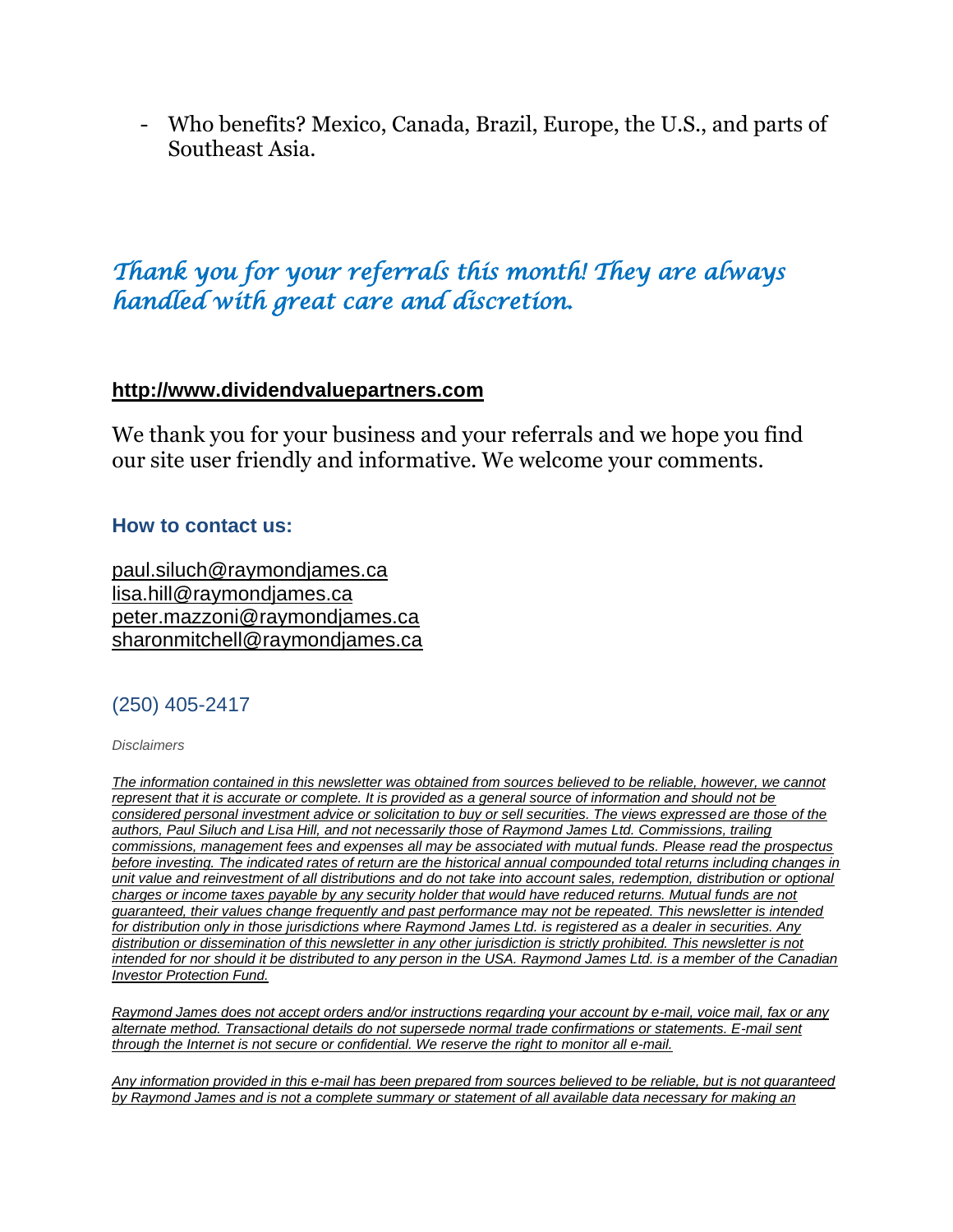*[investment decision. Any information provided is for informational purposes only and does not constitute a](https://na01.safelinks.protection.outlook.com/?url=https%3A%2F%2Furldefense.proofpoint.com%2Fv2%2Furl%3Fu%3Dhttps-3A__na01.safelinks.protection.outlook.com_-3Furl-3Dhttps-253A-252F-252Furldefense.proofpoint.com-252Fv2-252Furl-253Fu-253Dhttps-2D3A-5F-5Fnam11.safelinks.protection.outlook.com-5F-2D3Furl-2D3Dhttps-2D253A-2D252F-2D252Fowa-2D2Dkel.raymondjames.ca-2D252Fowa-2D252Fredir.aspx-2D253FSURL-2D253Dz0BxOCXDlQ-2D2DAad1f-2D5Fa9igaARxm5Rd1VXE7UcmD4mZ3IZiacj7DPTCG0AYQBpAGwAdABvADoAcABhAHUAbAAuAHMAaQBsAHUAYwBoAEAAcgBhAHkAbQBvAG4AZABqAGEAbQBlAHMALgBjAGEA-2D2526URL-2D253Dmailto-2D25253apaul.siluch-2D252540raymondjames.ca-2D26data-2D3D02-2D257C01-2D257C-2D257Cc172461ecbee4482512908d85e8192cf-2D257C84df9e7fe9f640afb435aaaaaaaaaaaa-2D257C1-2D257C0-2D257C637363258183645669-2D26sdata-2D3DjKvjWtH2krR43u3J3z5Cv9nHD0QMiBAUf4SY0jMfuYE-2D253D-2D26reserved-2D3D0-2526d-253DDwMF-2Dg-2526c-253DK3dQCUGiI1B95NJ6cl3GoyhMW2dvBOfimZA-2D83UXll0-2526r-253D-5F6MBBSGYsFznIBwslhTiqBKEz4pHUCTd-5F9tbh-5FEpUMY-2526m-253D7qOaEnVxLdGuCP74qXGTNk9xkBSFm8R3CYYmRfTv9PQ-2526s-253Dm8uHgNiRKEtIPVRoT8MsE-2DO97e6Q7JVm8rnhQdyv494-2526e-253D-26data-3D04-257C01-257C-257Cd7befaa6204e4970b3c708d940d9c59b-257C84df9e7fe9f640afb435aaaaaaaaaaaa-257C1-257C0-257C637612126570797642-257CUnknown-257CTWFpbGZsb3d8eyJWIjoiMC4wLjAwMDAiLCJQIjoiV2luMzIiLCJBTiI6Ik1haWwiLCJXVCI6Mn0-253D-257C1000-26sdata-3Dl9-252FvkX2Z97-252FYx3-252FH5lu-252F34o-252B-252BoQHQnEbtpxd-252FTqqdVE-253D-26reserved-3D0%26d%3DDwMGaQ%26c%3D6lBq1l7u-nYp55J7Pl8O6Ib5YT4g76ov0zCpXQrgS5M%26r%3DTmDOHaoWW3RetfvnGoPae_UczKZXXQgvJPe_P66GVYI%26m%3DHg8p8oxWBi-8j3HS2BzGxBvIXidcreERuI3mj9N1_KY%26s%3DlZb8JuoyZ_axPEXYAs2K8KPGqV8PNgyOIrD4K9Cf6x8%26e%3D&data=04%7C01%7C%7C96eb5c23f77d45400b0d08d9c04986b6%7C84df9e7fe9f640afb435aaaaaaaaaaaa%7C1%7C0%7C637752244322551095%7CUnknown%7CTWFpbGZsb3d8eyJWIjoiMC4wLjAwMDAiLCJQIjoiV2luMzIiLCJBTiI6Ik1haWwiLCJXVCI6Mn0%3D%7C3000&sdata=0N%2FKMRhJBPZcqlFDlt0B2iha1Sofl5j030YQWQxtAs0%3D&reserved=0)  [recommendation. Raymond James and its employees may own options, rights or warrants to purchase any of the](https://na01.safelinks.protection.outlook.com/?url=https%3A%2F%2Furldefense.proofpoint.com%2Fv2%2Furl%3Fu%3Dhttps-3A__na01.safelinks.protection.outlook.com_-3Furl-3Dhttps-253A-252F-252Furldefense.proofpoint.com-252Fv2-252Furl-253Fu-253Dhttps-2D3A-5F-5Fnam11.safelinks.protection.outlook.com-5F-2D3Furl-2D3Dhttps-2D253A-2D252F-2D252Fowa-2D2Dkel.raymondjames.ca-2D252Fowa-2D252Fredir.aspx-2D253FSURL-2D253Dz0BxOCXDlQ-2D2DAad1f-2D5Fa9igaARxm5Rd1VXE7UcmD4mZ3IZiacj7DPTCG0AYQBpAGwAdABvADoAcABhAHUAbAAuAHMAaQBsAHUAYwBoAEAAcgBhAHkAbQBvAG4AZABqAGEAbQBlAHMALgBjAGEA-2D2526URL-2D253Dmailto-2D25253apaul.siluch-2D252540raymondjames.ca-2D26data-2D3D02-2D257C01-2D257C-2D257Cc172461ecbee4482512908d85e8192cf-2D257C84df9e7fe9f640afb435aaaaaaaaaaaa-2D257C1-2D257C0-2D257C637363258183645669-2D26sdata-2D3DjKvjWtH2krR43u3J3z5Cv9nHD0QMiBAUf4SY0jMfuYE-2D253D-2D26reserved-2D3D0-2526d-253DDwMF-2Dg-2526c-253DK3dQCUGiI1B95NJ6cl3GoyhMW2dvBOfimZA-2D83UXll0-2526r-253D-5F6MBBSGYsFznIBwslhTiqBKEz4pHUCTd-5F9tbh-5FEpUMY-2526m-253D7qOaEnVxLdGuCP74qXGTNk9xkBSFm8R3CYYmRfTv9PQ-2526s-253Dm8uHgNiRKEtIPVRoT8MsE-2DO97e6Q7JVm8rnhQdyv494-2526e-253D-26data-3D04-257C01-257C-257Cd7befaa6204e4970b3c708d940d9c59b-257C84df9e7fe9f640afb435aaaaaaaaaaaa-257C1-257C0-257C637612126570797642-257CUnknown-257CTWFpbGZsb3d8eyJWIjoiMC4wLjAwMDAiLCJQIjoiV2luMzIiLCJBTiI6Ik1haWwiLCJXVCI6Mn0-253D-257C1000-26sdata-3Dl9-252FvkX2Z97-252FYx3-252FH5lu-252F34o-252B-252BoQHQnEbtpxd-252FTqqdVE-253D-26reserved-3D0%26d%3DDwMGaQ%26c%3D6lBq1l7u-nYp55J7Pl8O6Ib5YT4g76ov0zCpXQrgS5M%26r%3DTmDOHaoWW3RetfvnGoPae_UczKZXXQgvJPe_P66GVYI%26m%3DHg8p8oxWBi-8j3HS2BzGxBvIXidcreERuI3mj9N1_KY%26s%3DlZb8JuoyZ_axPEXYAs2K8KPGqV8PNgyOIrD4K9Cf6x8%26e%3D&data=04%7C01%7C%7C96eb5c23f77d45400b0d08d9c04986b6%7C84df9e7fe9f640afb435aaaaaaaaaaaa%7C1%7C0%7C637752244322551095%7CUnknown%7CTWFpbGZsb3d8eyJWIjoiMC4wLjAwMDAiLCJQIjoiV2luMzIiLCJBTiI6Ik1haWwiLCJXVCI6Mn0%3D%7C3000&sdata=0N%2FKMRhJBPZcqlFDlt0B2iha1Sofl5j030YQWQxtAs0%3D&reserved=0)  [securities mentioned in e-mail. This e-mail is intended only for the person or entity to which it is addressed and may](https://na01.safelinks.protection.outlook.com/?url=https%3A%2F%2Furldefense.proofpoint.com%2Fv2%2Furl%3Fu%3Dhttps-3A__na01.safelinks.protection.outlook.com_-3Furl-3Dhttps-253A-252F-252Furldefense.proofpoint.com-252Fv2-252Furl-253Fu-253Dhttps-2D3A-5F-5Fnam11.safelinks.protection.outlook.com-5F-2D3Furl-2D3Dhttps-2D253A-2D252F-2D252Fowa-2D2Dkel.raymondjames.ca-2D252Fowa-2D252Fredir.aspx-2D253FSURL-2D253Dz0BxOCXDlQ-2D2DAad1f-2D5Fa9igaARxm5Rd1VXE7UcmD4mZ3IZiacj7DPTCG0AYQBpAGwAdABvADoAcABhAHUAbAAuAHMAaQBsAHUAYwBoAEAAcgBhAHkAbQBvAG4AZABqAGEAbQBlAHMALgBjAGEA-2D2526URL-2D253Dmailto-2D25253apaul.siluch-2D252540raymondjames.ca-2D26data-2D3D02-2D257C01-2D257C-2D257Cc172461ecbee4482512908d85e8192cf-2D257C84df9e7fe9f640afb435aaaaaaaaaaaa-2D257C1-2D257C0-2D257C637363258183645669-2D26sdata-2D3DjKvjWtH2krR43u3J3z5Cv9nHD0QMiBAUf4SY0jMfuYE-2D253D-2D26reserved-2D3D0-2526d-253DDwMF-2Dg-2526c-253DK3dQCUGiI1B95NJ6cl3GoyhMW2dvBOfimZA-2D83UXll0-2526r-253D-5F6MBBSGYsFznIBwslhTiqBKEz4pHUCTd-5F9tbh-5FEpUMY-2526m-253D7qOaEnVxLdGuCP74qXGTNk9xkBSFm8R3CYYmRfTv9PQ-2526s-253Dm8uHgNiRKEtIPVRoT8MsE-2DO97e6Q7JVm8rnhQdyv494-2526e-253D-26data-3D04-257C01-257C-257Cd7befaa6204e4970b3c708d940d9c59b-257C84df9e7fe9f640afb435aaaaaaaaaaaa-257C1-257C0-257C637612126570797642-257CUnknown-257CTWFpbGZsb3d8eyJWIjoiMC4wLjAwMDAiLCJQIjoiV2luMzIiLCJBTiI6Ik1haWwiLCJXVCI6Mn0-253D-257C1000-26sdata-3Dl9-252FvkX2Z97-252FYx3-252FH5lu-252F34o-252B-252BoQHQnEbtpxd-252FTqqdVE-253D-26reserved-3D0%26d%3DDwMGaQ%26c%3D6lBq1l7u-nYp55J7Pl8O6Ib5YT4g76ov0zCpXQrgS5M%26r%3DTmDOHaoWW3RetfvnGoPae_UczKZXXQgvJPe_P66GVYI%26m%3DHg8p8oxWBi-8j3HS2BzGxBvIXidcreERuI3mj9N1_KY%26s%3DlZb8JuoyZ_axPEXYAs2K8KPGqV8PNgyOIrD4K9Cf6x8%26e%3D&data=04%7C01%7C%7C96eb5c23f77d45400b0d08d9c04986b6%7C84df9e7fe9f640afb435aaaaaaaaaaaa%7C1%7C0%7C637752244322551095%7CUnknown%7CTWFpbGZsb3d8eyJWIjoiMC4wLjAwMDAiLCJQIjoiV2luMzIiLCJBTiI6Ik1haWwiLCJXVCI6Mn0%3D%7C3000&sdata=0N%2FKMRhJBPZcqlFDlt0B2iha1Sofl5j030YQWQxtAs0%3D&reserved=0)  [contain confidential and/or privileged material. Any review, retransmission, dissemination or other use of, or taking of](https://na01.safelinks.protection.outlook.com/?url=https%3A%2F%2Furldefense.proofpoint.com%2Fv2%2Furl%3Fu%3Dhttps-3A__na01.safelinks.protection.outlook.com_-3Furl-3Dhttps-253A-252F-252Furldefense.proofpoint.com-252Fv2-252Furl-253Fu-253Dhttps-2D3A-5F-5Fnam11.safelinks.protection.outlook.com-5F-2D3Furl-2D3Dhttps-2D253A-2D252F-2D252Fowa-2D2Dkel.raymondjames.ca-2D252Fowa-2D252Fredir.aspx-2D253FSURL-2D253Dz0BxOCXDlQ-2D2DAad1f-2D5Fa9igaARxm5Rd1VXE7UcmD4mZ3IZiacj7DPTCG0AYQBpAGwAdABvADoAcABhAHUAbAAuAHMAaQBsAHUAYwBoAEAAcgBhAHkAbQBvAG4AZABqAGEAbQBlAHMALgBjAGEA-2D2526URL-2D253Dmailto-2D25253apaul.siluch-2D252540raymondjames.ca-2D26data-2D3D02-2D257C01-2D257C-2D257Cc172461ecbee4482512908d85e8192cf-2D257C84df9e7fe9f640afb435aaaaaaaaaaaa-2D257C1-2D257C0-2D257C637363258183645669-2D26sdata-2D3DjKvjWtH2krR43u3J3z5Cv9nHD0QMiBAUf4SY0jMfuYE-2D253D-2D26reserved-2D3D0-2526d-253DDwMF-2Dg-2526c-253DK3dQCUGiI1B95NJ6cl3GoyhMW2dvBOfimZA-2D83UXll0-2526r-253D-5F6MBBSGYsFznIBwslhTiqBKEz4pHUCTd-5F9tbh-5FEpUMY-2526m-253D7qOaEnVxLdGuCP74qXGTNk9xkBSFm8R3CYYmRfTv9PQ-2526s-253Dm8uHgNiRKEtIPVRoT8MsE-2DO97e6Q7JVm8rnhQdyv494-2526e-253D-26data-3D04-257C01-257C-257Cd7befaa6204e4970b3c708d940d9c59b-257C84df9e7fe9f640afb435aaaaaaaaaaaa-257C1-257C0-257C637612126570797642-257CUnknown-257CTWFpbGZsb3d8eyJWIjoiMC4wLjAwMDAiLCJQIjoiV2luMzIiLCJBTiI6Ik1haWwiLCJXVCI6Mn0-253D-257C1000-26sdata-3Dl9-252FvkX2Z97-252FYx3-252FH5lu-252F34o-252B-252BoQHQnEbtpxd-252FTqqdVE-253D-26reserved-3D0%26d%3DDwMGaQ%26c%3D6lBq1l7u-nYp55J7Pl8O6Ib5YT4g76ov0zCpXQrgS5M%26r%3DTmDOHaoWW3RetfvnGoPae_UczKZXXQgvJPe_P66GVYI%26m%3DHg8p8oxWBi-8j3HS2BzGxBvIXidcreERuI3mj9N1_KY%26s%3DlZb8JuoyZ_axPEXYAs2K8KPGqV8PNgyOIrD4K9Cf6x8%26e%3D&data=04%7C01%7C%7C96eb5c23f77d45400b0d08d9c04986b6%7C84df9e7fe9f640afb435aaaaaaaaaaaa%7C1%7C0%7C637752244322551095%7CUnknown%7CTWFpbGZsb3d8eyJWIjoiMC4wLjAwMDAiLCJQIjoiV2luMzIiLCJBTiI6Ik1haWwiLCJXVCI6Mn0%3D%7C3000&sdata=0N%2FKMRhJBPZcqlFDlt0B2iha1Sofl5j030YQWQxtAs0%3D&reserved=0)  [any action in reliance upon, this information by persons or entities other than the intended recipient is prohibited.](https://na01.safelinks.protection.outlook.com/?url=https%3A%2F%2Furldefense.proofpoint.com%2Fv2%2Furl%3Fu%3Dhttps-3A__na01.safelinks.protection.outlook.com_-3Furl-3Dhttps-253A-252F-252Furldefense.proofpoint.com-252Fv2-252Furl-253Fu-253Dhttps-2D3A-5F-5Fnam11.safelinks.protection.outlook.com-5F-2D3Furl-2D3Dhttps-2D253A-2D252F-2D252Fowa-2D2Dkel.raymondjames.ca-2D252Fowa-2D252Fredir.aspx-2D253FSURL-2D253Dz0BxOCXDlQ-2D2DAad1f-2D5Fa9igaARxm5Rd1VXE7UcmD4mZ3IZiacj7DPTCG0AYQBpAGwAdABvADoAcABhAHUAbAAuAHMAaQBsAHUAYwBoAEAAcgBhAHkAbQBvAG4AZABqAGEAbQBlAHMALgBjAGEA-2D2526URL-2D253Dmailto-2D25253apaul.siluch-2D252540raymondjames.ca-2D26data-2D3D02-2D257C01-2D257C-2D257Cc172461ecbee4482512908d85e8192cf-2D257C84df9e7fe9f640afb435aaaaaaaaaaaa-2D257C1-2D257C0-2D257C637363258183645669-2D26sdata-2D3DjKvjWtH2krR43u3J3z5Cv9nHD0QMiBAUf4SY0jMfuYE-2D253D-2D26reserved-2D3D0-2526d-253DDwMF-2Dg-2526c-253DK3dQCUGiI1B95NJ6cl3GoyhMW2dvBOfimZA-2D83UXll0-2526r-253D-5F6MBBSGYsFznIBwslhTiqBKEz4pHUCTd-5F9tbh-5FEpUMY-2526m-253D7qOaEnVxLdGuCP74qXGTNk9xkBSFm8R3CYYmRfTv9PQ-2526s-253Dm8uHgNiRKEtIPVRoT8MsE-2DO97e6Q7JVm8rnhQdyv494-2526e-253D-26data-3D04-257C01-257C-257Cd7befaa6204e4970b3c708d940d9c59b-257C84df9e7fe9f640afb435aaaaaaaaaaaa-257C1-257C0-257C637612126570797642-257CUnknown-257CTWFpbGZsb3d8eyJWIjoiMC4wLjAwMDAiLCJQIjoiV2luMzIiLCJBTiI6Ik1haWwiLCJXVCI6Mn0-253D-257C1000-26sdata-3Dl9-252FvkX2Z97-252FYx3-252FH5lu-252F34o-252B-252BoQHQnEbtpxd-252FTqqdVE-253D-26reserved-3D0%26d%3DDwMGaQ%26c%3D6lBq1l7u-nYp55J7Pl8O6Ib5YT4g76ov0zCpXQrgS5M%26r%3DTmDOHaoWW3RetfvnGoPae_UczKZXXQgvJPe_P66GVYI%26m%3DHg8p8oxWBi-8j3HS2BzGxBvIXidcreERuI3mj9N1_KY%26s%3DlZb8JuoyZ_axPEXYAs2K8KPGqV8PNgyOIrD4K9Cf6x8%26e%3D&data=04%7C01%7C%7C96eb5c23f77d45400b0d08d9c04986b6%7C84df9e7fe9f640afb435aaaaaaaaaaaa%7C1%7C0%7C637752244322551095%7CUnknown%7CTWFpbGZsb3d8eyJWIjoiMC4wLjAwMDAiLCJQIjoiV2luMzIiLCJBTiI6Ik1haWwiLCJXVCI6Mn0%3D%7C3000&sdata=0N%2FKMRhJBPZcqlFDlt0B2iha1Sofl5j030YQWQxtAs0%3D&reserved=0)* 

*This email newsletter may provide links to other Internet sites for the convenience of users. Raymond James Ltd. is not responsible for the availability or content of these external sites, nor does Raymond James Ltd endorse, warrant or guarantee the products, services or information described or offered at these other Internet sites. Users cannot assume that the external sites will abide by the same Privacy Policy which Raymond James Ltd adheres to.*

*Commissions, trailing commissions, management fees and expenses all may be associated with mutual fund investments. Please read the prospectus before investing. There can be no assurances that the fund will be able to maintain its net asset value per security at a constant amount or that the full amount of your investment in the fund*  will be returned to you. Mutual funds and other securities are not insured nor guaranteed, their values change *frequently and past performance may not be repeated.*

*Prices shown as of March 31st, 2022*

*You are receiving this message because our records indicate that you have requested this information. If you no longer wish to receive research from Raymond James, please reply to this message with unsubscribe in the subject line and include your name and/or company name in the message. Additional Risk and Disclosure information, as well as more information on the Raymond James rating system and suitability categories, is available at [www.rjcapitalmarkets.com/Disclosures/Index.](https://na01.safelinks.protection.outlook.com/?url=https%3A%2F%2Furldefense.proofpoint.com%2Fv2%2Furl%3Fu%3Dhttps-3A__na01.safelinks.protection.outlook.com_-3Furl-3Dhttps-253A-252F-252Furldefense.proofpoint.com-252Fv2-252Furl-253Fu-253Dhttps-2D3A-5F-5Fnam11.safelinks.protection.outlook.com-5F-2D3Furl-2D3Dhttps-2D253A-2D252F-2D252Fowa-2D2Dkel.raymondjames.ca-2D252Fowa-2D252Fredir.aspx-2D253FSURL-2D253DxhOB4gpVfLOskwdkUL9L2f18Fq4IG2rgvMfuIIX7BlwZiacj7DPTCGgAdAB0AHAAOgAvAC8AdwB3AHcALgByAGoAYwBhAHAAaQB0AGEAbABtAGEAcgBrAGUAdABzAC4AYwBvAG0ALwBEAGkAcwBjAGwAbwBzAHUAcgBlAHMALwBJAG4AZABlAHgA-2D2526URL-2D253Dhttp-2D25253a-2D25252f-2D25252fwww.rjcapitalmarkets.com-2D25252fDisclosures-2D25252fIndex-2D26data-2D3D02-2D257C01-2D257C-2D257Cc172461ecbee4482512908d85e8192cf-2D257C84df9e7fe9f640afb435aaaaaaaaaaaa-2D257C1-2D257C0-2D257C637363258183655664-2D26sdata-2D3DoIGN-2D252B1v-2D252BJNQ-2D252BZPo1ywEHtDOfbELe3OmLG-2D252FFg-2D252FM3Utoc-2D253D-2D26reserved-2D3D0-2526d-253DDwMF-2Dg-2526c-253DK3dQCUGiI1B95NJ6cl3GoyhMW2dvBOfimZA-2D83UXll0-2526r-253D-5F6MBBSGYsFznIBwslhTiqBKEz4pHUCTd-5F9tbh-5FEpUMY-2526m-253D7qOaEnVxLdGuCP74qXGTNk9xkBSFm8R3CYYmRfTv9PQ-2526s-253DDBdK-5FpzBuQHicYmhkDa-2D8JlRVcVl-2Doi24aL-5FwseaH40-2526e-253D-26data-3D04-257C01-257C-257Cd7befaa6204e4970b3c708d940d9c59b-257C84df9e7fe9f640afb435aaaaaaaaaaaa-257C1-257C0-257C637612126570807637-257CUnknown-257CTWFpbGZsb3d8eyJWIjoiMC4wLjAwMDAiLCJQIjoiV2luMzIiLCJBTiI6Ik1haWwiLCJXVCI6Mn0-253D-257C1000-26sdata-3D42WFytg2nJigwFv25rXxW91ml6-252BCn4KvME5M-252BcAoInY-253D-26reserved-3D0%26d%3DDwMGaQ%26c%3D6lBq1l7u-nYp55J7Pl8O6Ib5YT4g76ov0zCpXQrgS5M%26r%3DTmDOHaoWW3RetfvnGoPae_UczKZXXQgvJPe_P66GVYI%26m%3DHg8p8oxWBi-8j3HS2BzGxBvIXidcreERuI3mj9N1_KY%26s%3DyWJS6c4Wff_BUzjMT1YI3oJyIFTiCn7WNVr3YMhaYIk%26e%3D&data=04%7C01%7C%7C96eb5c23f77d45400b0d08d9c04986b6%7C84df9e7fe9f640afb435aaaaaaaaaaaa%7C1%7C0%7C637752244322551095%7CUnknown%7CTWFpbGZsb3d8eyJWIjoiMC4wLjAwMDAiLCJQIjoiV2luMzIiLCJBTiI6Ik1haWwiLCJXVCI6Mn0%3D%7C3000&sdata=R1xNHlifVL9q98WWY4zcCppeqV3XYKc1KhVRqUvJCXo%3D&reserved=0)*

\_\_\_\_\_\_\_\_\_\_\_\_\_\_\_\_\_\_\_\_\_\_\_\_\_\_\_\_\_\_\_\_\_\_\_\_\_\_\_\_\_\_\_\_\_\_\_\_\_\_\_\_\_\_\_\_\_\_\_\_\_\_\_\_\_\_\_\_\_\_\_\_\_\_\_\_\_\_\_\_\_\_\_\_

\_\_\_\_\_\_\_\_\_\_\_\_\_\_\_\_\_\_\_\_\_\_\_\_\_\_\_\_\_\_\_\_\_\_\_\_\_\_\_\_\_\_\_\_\_\_\_\_\_\_\_\_\_\_\_\_\_\_\_\_\_\_\_\_\_\_\_\_\_\_\_\_\_\_\_\_\_\_\_\_\_\_\_\_

To unsubscribe and no longer receive any email communications from this sender, including information about your account, please either click [here](mailto:paul.siluch@raymondjames.ca?subject=[UNSUBSCRIBE]&body=I%20wish%20to%20unsubscribe%20from%20all%20commercial%20electronic%20messages%20from%20this%20sender.%20%20There%20may%20be%20other%20employees%20or%20agents%20within%20Raymond%20James%20which%20communicate%20with%20me%20electronically%20and%20I%20understand%20that%20I%20may%20unsubscribe%20from%20these%20senders%20separately.) or send a reply email to the sender with [UNSUBSCRIBE] in the subject line.

Pour vous désabonner de cet expéditeur soit clique[r ici](mailto:paul.siluch@raymondjames.ca?subject=[UNSUBSCRIBE]&body=Je%20souhaite%20me%20désinscrire%20de%20tous%20les%20messages%20électroniques%20commerciaux.%20Il%20peut%20y%20avoir%20d) ou envoyer un e-mail de réponse à l'expéditeur avec [UNSUBSCRIBE] dans la ligne d'objet.

This message and any attachments are intended only for the use of the addressee or their authorized representative. It may contain information that is privileged and/or confidential. Any unauthorized dissemination, distribution or copying of this communication or any part thereof, in any form whatsoever is strictly prohibited. If you have received this communication in error, please delete permanently the original e-mail and attachments, destroy all hard copies that may exist, and notify the sender immediately. Raymond James may monitor and review the content of all email communications. Trade instructions by email or voicemail will not be accepted or acted upon. Please contact us directly by telephone to place trades. Unless otherwise stated, opinions expressed in this email are those of the author and are not endorsed by Raymond James. Raymond James accepts no liability for any errors, omissions, loss or damage arising from the content, transmission or receipt of this email. The designation Raymond James, mentioned in this notice and disclaimer, refers to and include the following divisions and entities: Raymond James Ltd., a member of the Investment Industry Regulatory Organization of Canada (IIROC) and of the Canadian Investor Protection Fund (CIPF); its divisions 3Macs, MacDougall, MacDougall & MacTier and Raymond James Correspondent Services; and its subsidiaries: Raymond James Financial Planning Ltd. registered as a life insurance agency in all provinces except the province of Québec where it is registered as Financial Services Firm with the Autorité des marchés financiers (AMF); Raymond James Investment Counsel Ltd., a firm primarily regulated and governed by the British Columbia Securities Commission but registered and regulated by securities commissions in other Canadian provinces, and also regulated by the U.S. Securities and Exchange Commission; Raymond James Trust (Canada), a trust company regulated by the Office of the Superintendent of Financial Institutions (OSFI); and, Raymond James Trust (Québec) Ltd., a trust company regulated by the AMF.

\_\_\_\_\_\_\_\_\_\_\_\_\_\_\_\_\_\_\_\_\_\_\_\_\_\_\_\_\_\_\_\_\_\_\_\_\_\_\_\_\_\_\_\_\_\_\_\_\_\_\_\_\_\_\_\_\_\_\_\_\_\_\_\_\_\_\_\_\_\_\_\_\_\_\_\_\_\_\_\_\_\_\_\_